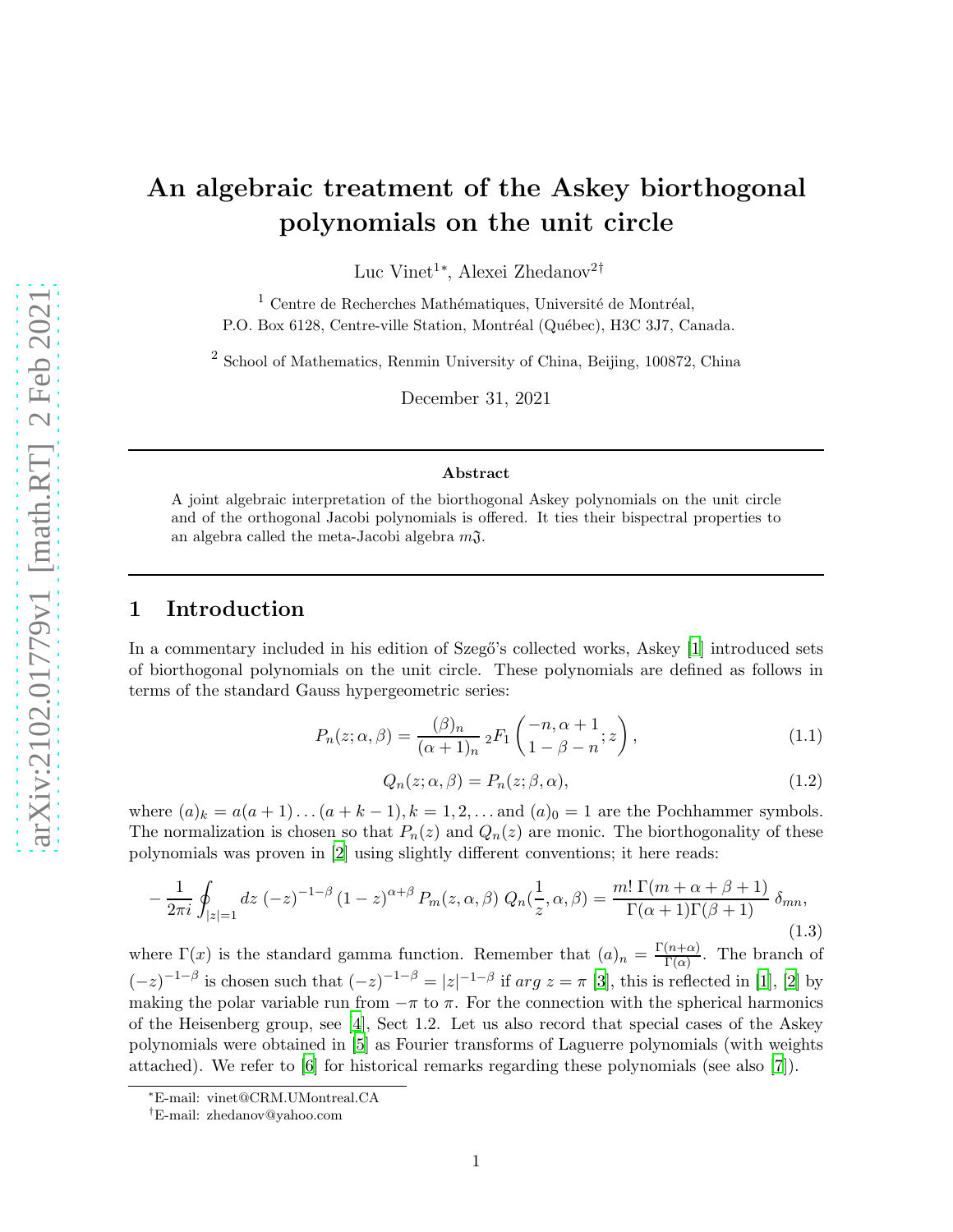In his comments Askey expressed the opinion that the  $P_n(z; \alpha, \beta)$  are the natural analogues of the Jacobi polynomials on the unit circle. We here reinforce this viewpoint by offering a unified algebraic description of these Askey polynomials on  $S<sup>1</sup>$  and of the Jacobi polynomials. This will involve the introduction of an algebra to be called *meta-Jacobi* that will be seen to account for the bispectrality of both classes of functions.

Let us register for reference the definition and key properties of the monic Jacobi polynomials  $\hat{P}_n^{(\alpha,\beta)}(x)$  defined on the interval  $[0,1]$ 

<span id="page-1-3"></span>
$$
\hat{P}_n^{(\alpha,\beta)}(x) = \frac{(-1)^n (1-\beta)_n}{(1+\alpha+n)_n} {}_2F_1\left(\begin{matrix} -n, n+\alpha+1 \\ 1-\beta \end{matrix}; x\right).
$$
\n(1.4)

Please note that for convenience an unconventional choice has been made for the parameters. These polynomials possess the following orthogonality property

<span id="page-1-5"></span>
$$
\int_0^1 \hat{P}_m^{(\alpha,\beta)}(x) \hat{P}_n^{(\alpha,\beta)}(x) x^{-\beta} (1-x)^{\alpha+\beta} dx = h_n \delta_{mn} \qquad \alpha + \beta > -1, \quad \beta < 1,
$$
 (1.5)

with the normalization factor  $h_n$  given by

<span id="page-1-4"></span>
$$
h_n = n! \frac{\Gamma(n - \beta + 1)\Gamma(n + \alpha + 1)\Gamma(n + \alpha + \beta + 1)}{\Gamma(2n + \alpha + 1)\Gamma(2n + \alpha + 2)}.
$$
\n(1.6)

As is well known, in addition to satisfying a three-term recurrence relation, the polynomials  $\hat{P}_n^{(\alpha,\beta)}(x)$  are eigenfunctions of the hypergeometric operator

<span id="page-1-6"></span>
$$
\mathcal{M} = x(x-1)\partial_x^2 + [(\alpha+2)x + \beta - 1]\partial_x \tag{1.7}
$$

with eigenvalue  $n(n + \alpha + 1)$ . These bispectral properties are encoded in the Jacobi algebra  $\mathfrak{J}$ defined  $[8]$  in terms of three generators  $K_1, K_2$  and  $K_3$  verifying the relations

$$
[K_1, K_2] = K_3 \tag{1.8}
$$

$$
[K_2, K_3] = aK_2^2 + bK_2, \tag{1.9}
$$

$$
[K_3, K_1] = a\{K_1, K_2\} + bK_1 + cK_2 + d,\tag{1.10}
$$

where  $[A, B] = AB - BA$ ,  $\{A, B\} = AB + BA$  and  $a, b, c, d$  are structure constants. Indeed  $\mathfrak{J}$ is realized by taking

<span id="page-1-2"></span><span id="page-1-1"></span><span id="page-1-0"></span>
$$
K_1 = -\mathcal{M} \qquad K_2 = x. \tag{1.11}
$$

In this model where the generators  $K_1$  and  $K_2$  are the bispectral operators

$$
K_3 = 2x(x-1)\partial_x^2 + [(\alpha+2)x + \beta - 1]\partial_x,
$$
\n(1.12)

the parameters  $a, b, c, d$  are

$$
a = 2, \quad b = -2, \quad c = -\alpha(\alpha + 2), \quad d = \alpha(1 - \beta).
$$
 (1.13)

Headway in the algebraic description of bispectral biorthogonal functions was achieved recently by studying polynomial and rational functions of Hahn type [\[9](#page-26-8)], [\[10\]](#page-26-9). (Related Hahn rational functions also appear in [\[11](#page-26-10)] and [\[12\]](#page-26-11).) In broad strokes the general picture that emerges is as follows. Recall that generalized eigenvalue problems (GEVP) of the form  $Md_n =$  $\lambda_n L d_n$  where M and L are two operators and  $\lambda$  is the eigenvalue, naturally lead to biorthogonal functions which are rational (or polynomial) when  $M$  and  $L$  act tridiagonally in associated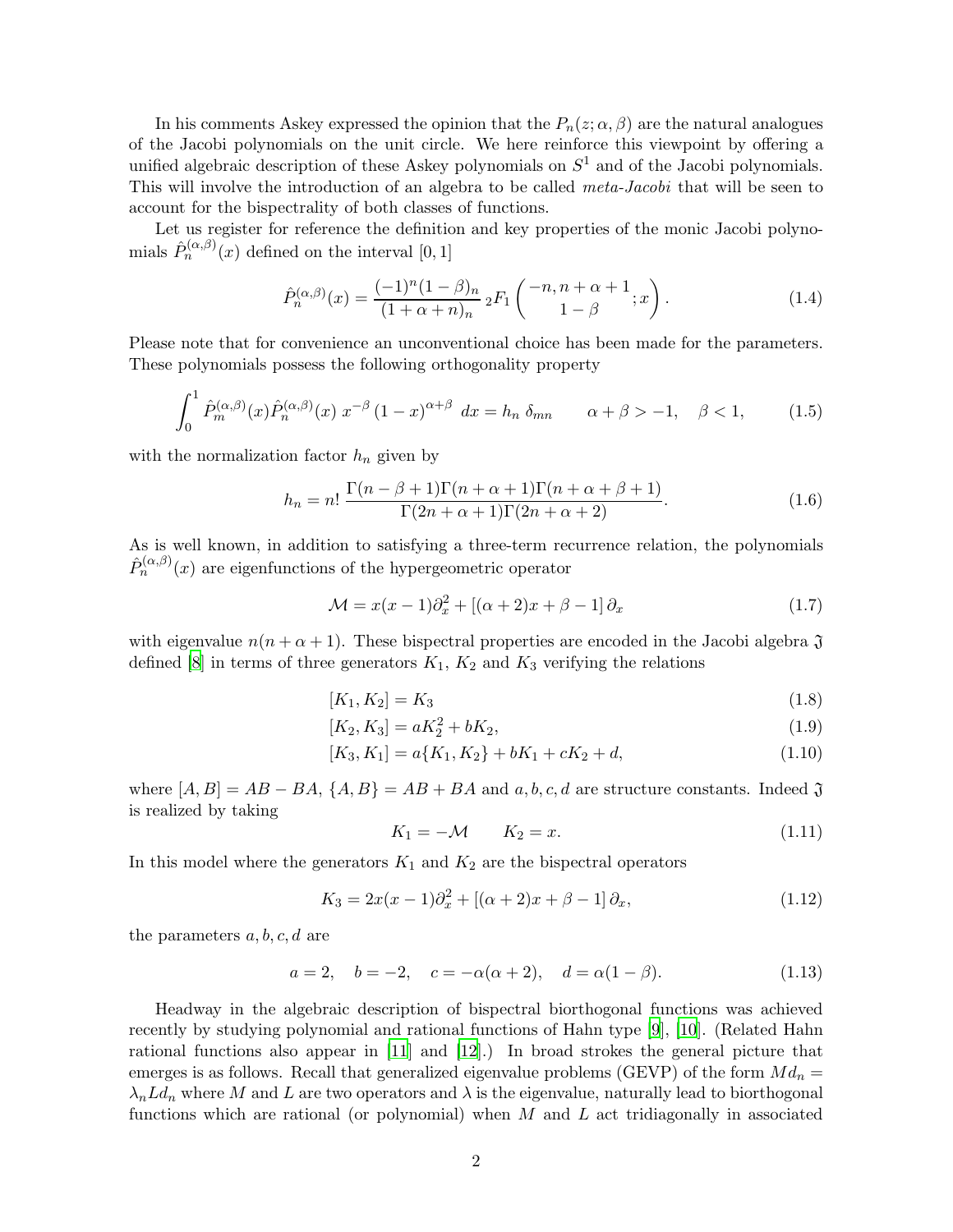bases [\[13](#page-27-0)]. Assume this to be the case. In the context mentioned above, it proved possible to adjoin a third operator  $X$  to  $M$  and  $L$  such that the biorthogonal special functions are the overlaps between the relevant GEVP basis  $\{d_n\}$  and the eigenbasis  $\{e_z^*\}$  of the adjoint  $X^T$ of X. As for the biorthogonal partner they are given reciprocally in terms of the bases for the corresponding adjoint problems. This offers a picture which is parallel to the description of hypergeometric (finite) polynomials using Leonard pairs [\[14](#page-27-1)]. The differential/difference equation of the biorthogonal functions follows readily from the fact that  $M - \lambda_n L$  which annihilates  $d_n$  acts tridiagonally in the basis  $\{e_z^*\}$ . The second spectral equation stems from the observation that the operator  $R^T = L^T X^T$  is such that  $R^T e_z^* - z L^T e_z^* = 0$  and that  $R = XL$ acts tridiagonally on the basis  $\{d_n\}$ . The algebra generated by the triplet of operators  $(M, L, R)$ which we have called the *rational* Hahn algebra  $(r<sub>h</sub>)$  in the particular case treated in [\[9](#page-26-8)], [\[10](#page-26-9)] thus accounts for the two GEVPs that embody the bispectrality of the biorthogonal functions. Since R factorizes as XL, the algebra generated by  $(M, L, R)$  can be embedded in the metaalgebra generated by  $(M, L, X)$ . The associated family of orthogonal polynomials also arises in this context as the overlaps between the eigenfunctions of the linear pencil  $W = M + \mu L$ with the vectors  $\{e^*_z\}$  (or equivalently as the scalar product of the eigenbases of the adjoint problems). The bispectrality of these polynomial functions is accounted for by the algebra generated by  $(X, W)$ . In our paradigm study, they are the Hahn polynomials, with W and X seen to generate the known Hahn algebra  $\mathfrak h$ . In summary, for functions of the Hahn type, we observed that the meta-algebra  $m\mathfrak{h}$  subsumes both  $r\mathfrak{h}$  and  $\mathfrak{h}$  and thus provides a unified description of both the biorthogonal and orthogonal families of functions. The two dimensional subalgebra of mh generated by M and L is on its own remarkable since its three-diagonal representations lead alone to the corresponding orthogonal polynomials, that is the Hahn ones in this instance. The adjunction of  $X$  to form the three-generated algebra has in fact the effect of constraining the representations of M and L to be three-diagonal in the eigenbasis of X.

We contend that this approach which allows the simultaneous description of hypergeometric orthogonal polynomials and associated families of biorthogonal functions extends beyond the Hahn functions case from which it is drawn. We shall add support to this suggestion by showing that the biorthogonal Askey polynomials on the unit circle together with the Jacobi polynomials are amenable to a unified treatment that follows the lines sketched above. In so doing we will provide an algebraic interpretation of the bispectral properties of the Askey polynomials which is of interest in its own right. We might point out that it had been shown in [\[15\]](#page-27-2) that the recurrence relation of these polynomials can be obtained from a linear pencil in  $\mathfrak{su}(1,1)$  without providing a full account of the bispectrality however.

The rest of the paper is organized as follows. The meta-Jacobi  $m<sub>1</sub>$  is introduced and discussed in the next section. It is shown to be isomorphic to  $\mathfrak{su}(1,1)$ . The relevant generalized eigenvalue problems (GEVP) and eigenvalue problems (EVP) are solved on a  $m<sub>1</sub>$  module and the appropriate overlaps are shown to yield the special functions of interest. The orthogonality relations are seen to follow from the completeness and orthogonality of the GEVP and EVP bases. The algebraic set-up is employed in Section [4](#page-15-0) to derive and interpret various properties of the Askey polynomials  $P_n(z; \alpha, \beta)$  and in particular their bispectrality. A differential model of  $m<sub>1</sub>$  is obtained and used to obtain the differential equation and recurrence relation of the polynomials  $P_n(z; \alpha, \beta)$  as well as some contiguity formulas. Perspectives are offered in the last section to conclude. Computational details are included in three appendices for completeness and the convenience of the reader.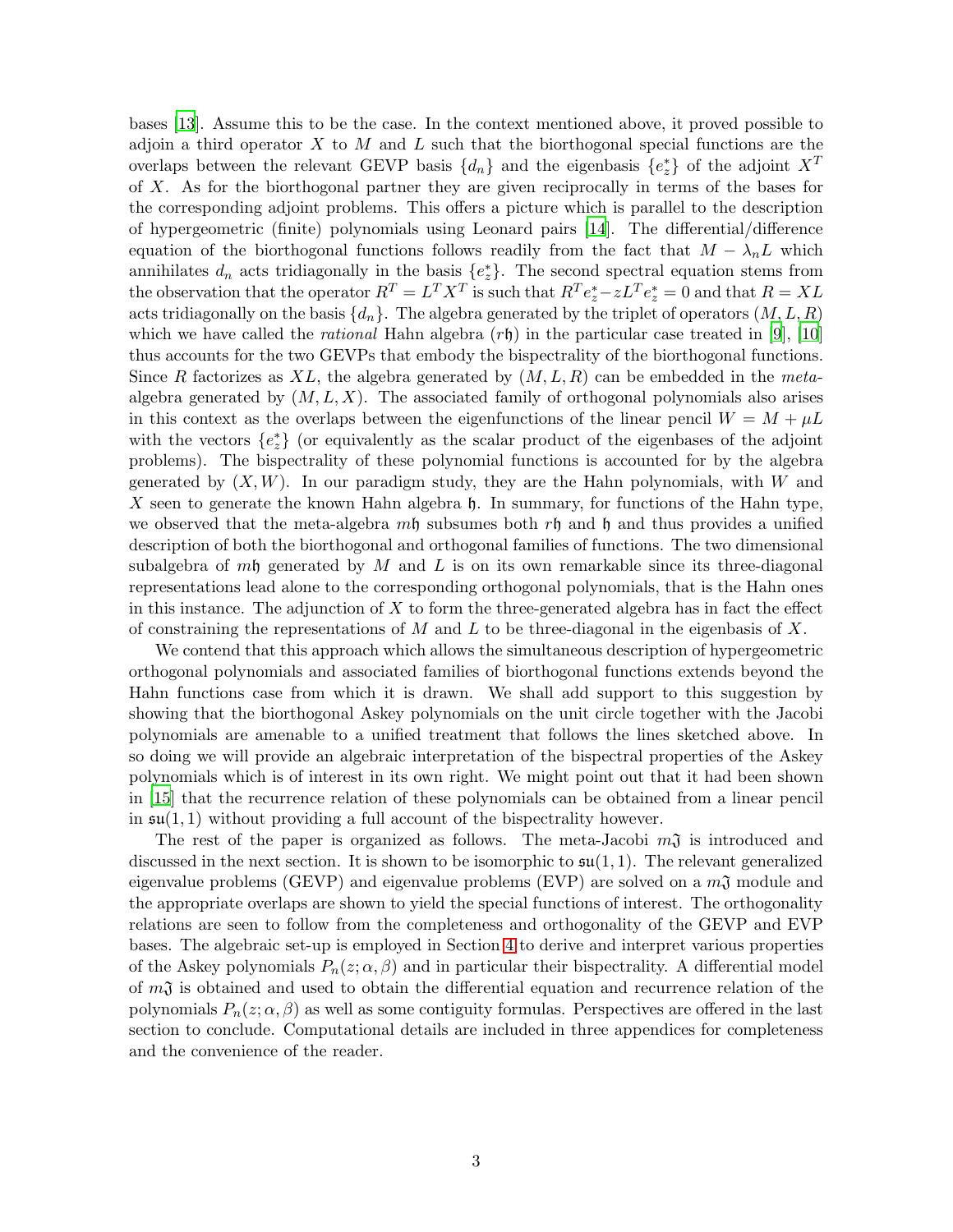## 2 The meta-Jacobi algebra  $m\mathfrak{J}$

The fundamental algebraic structure upon which the subsequent analysis hinges is introduced next.

**Definition 2.1** The meta-Jacobi algebra  $m\mathfrak{J}$  has generators L, M and X (and the central 1) verifying the commutation relations

$$
[L,M] = L^2 - (\alpha + 1)L - M \tag{2.1}
$$

<span id="page-3-3"></span><span id="page-3-2"></span><span id="page-3-1"></span>
$$
[L, X] = X - 1 \tag{2.2}
$$

$$
[M, X] = \{X, L\} - (\alpha + 1)X + \beta.
$$
\n(2.3)

It is taken to be defined over the real numbers with the parameters  $\alpha$  and  $\beta$  in  $\mathbb R$  unless specified otherwise.

The Casimir element is checked to be

<span id="page-3-4"></span>
$$
Q = \{L^2, X\} - (\alpha + 1)\{L, X\} - \{M, X\} + 2M + 2\beta L.
$$
 (2.4)

We shall now observe that  $m\mathfrak{J}$  is isomorphic to a Lie algebra. Recall that the Lie algebra  $\mathfrak{su}(1,1)$  has the commutation relations:

<span id="page-3-0"></span>
$$
[J_0, J_{\pm}] = \pm J_{\pm}, \qquad [J_+, J_-] = -2J_0,\tag{2.5}
$$

and the standard Casimir operator

$$
J^2 = J_0^2 - J_0 - J_+ J_-.
$$
\n(2.6)

We have:

**Proposition 2.1** The meta-Jacobi algebra  $m\mathfrak{J}$  is isomorphic to the Lie algebra  $\mathfrak{su}(1,1)$ .

This is confirmed by first observing that the commutation relations  $(2.5)$  of  $\mathfrak{su}(1,1)$  are recovered upon using the commutation relations  $(2.1), (2.2), (2.3)$  $(2.1), (2.2), (2.3)$  $(2.1), (2.2), (2.3)$  $(2.1), (2.2), (2.3)$  of  $m\mathfrak{J}$  and setting

$$
J_0 = L - \frac{1}{2}(\alpha - \beta + 1)
$$
\n(2.7)

$$
J_{+} = X - 1 \tag{2.8}
$$

<span id="page-3-6"></span>
$$
J_- = -L^2 + (\alpha + 1)L + M.
$$
\n(2.9)

That we have an isomorphism is established by noting that this map is invertible and provides the following expressions of L, M and X in terms of the  $\mathfrak{su}(1,1)$  generators:

$$
L = J_0 + \frac{1}{2}(\alpha - \beta + 1),
$$
\n(2.10)

$$
M = J_0^2 + J_- - \beta J_0 - \frac{1}{4}(\alpha - \beta + 1)(\alpha + \beta + 1)
$$
 (2.11)

$$
X = J_+ + 1.\t(2.12)
$$

The isomorphism between the two-generated subalgebras spanned by  $\{L, M\}$  and  $\{J_0, J_-\}$  was observed in [\[16\]](#page-27-3). In light of the above formulas, the Casimir operator [\(2.4\)](#page-3-4) of the meta-Jacobi algebra can be expressed as

<span id="page-3-8"></span><span id="page-3-7"></span><span id="page-3-5"></span>
$$
Q = 2J^2 - \frac{1}{2}(\alpha - \beta + 1)^2.
$$
\n(2.13)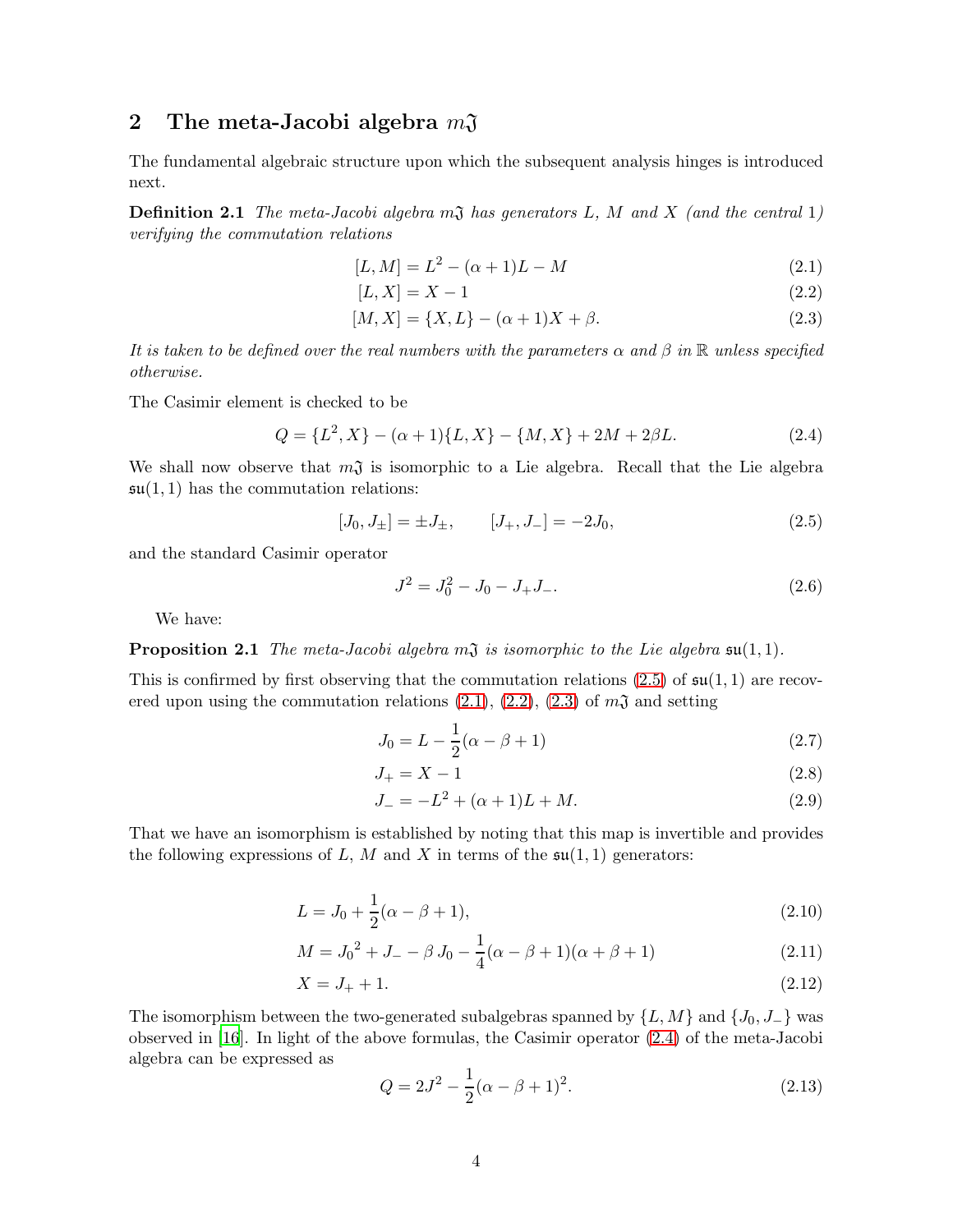**Remark 2.1** In spite of this isomorphism it will be clear in the following that the m $\mathfrak{J}$  presentation is best suited for the algebraic interpretation of the Askey polynomials. We also stick to the terminology as it recalls the parallel with the treatment of the biorthogonal rational functions of Hahn type.

<span id="page-4-0"></span>**Proposition 2.2** The Jacobi algebra  $\mathfrak J$  defined in [\(1.8\)](#page-1-0), [\(1.9\)](#page-1-1), [\(1.10\)](#page-1-2) admits a simple embedding in the meta-Jacobi algebra  $m<sub>1</sub>$ .

This is seen by setting

$$
K_1 = -M, \qquad K_2 = X \tag{2.14}
$$

and consequently

$$
K_3 = -\{X, L\} + (\alpha + 1)X - \beta.
$$
\n(2.15)

Using the commutation relations  $(2.1)$ ,  $(2.2)$ ,  $(2.3)$  of  $m<sub>3</sub>$  it is straightforwardly verified that  $K_1, K_2, K_3$  thus defined obey those of  $\mathfrak J$  with the parameters given by

<span id="page-4-1"></span>
$$
a = 2, \quad b = -2, \quad c = -\alpha(\alpha + 2), \quad d = (\alpha + 1)\beta - Q - 1.
$$
 (2.16)

Note the dependence of the parameter d on the Casimir element Q. The distinctive feature of the meta-Jacobi algebra lies as we see in the fact that  $K_3$  is resolved as a quadratic expression in terms of the fundamental generators  $X$  and  $L$ .

**Remark 2.2** In the following section we shall call upon representations of  $\mathfrak{su}(1,1)$  and hence of mJ to interpret the Askey and Jacobi polynomials. In an irreducible representation, the Casimir element  $J^2$  of  $\mathfrak{su}(1,1)$  takes the form  $\tau(\tau-1)$ . Hereafter, we shall consider representations with

$$
\tau = \frac{1}{2}(\alpha + \beta + 1). \tag{2.17}
$$

Equation [\(2.13\)](#page-3-5) which establishes the relation between the Casimir operator  $Q$  of  $m\mathfrak{J}$  and the one of  $\mathfrak{su}(1,1)$  then yields for the value of Q:

$$
Q = 2\alpha\beta - \alpha + \beta - 1. \tag{2.18}
$$

Let us stress the coherence of the particular realization of the Jacobi algebra  $\mathfrak{J}$  in terms of the bispectral operators of the Jacobi polynomials given in the Introduction with the embedding of  $\mathfrak J$  in  $m\mathfrak J$  given in Proposition [2.2.](#page-4-0) Indeed we see that with these choices for the Casimir elements, the parameter d of the Jacobi algebra as given in [\(2.16\)](#page-4-1) takes the proper value:  $d = (\alpha + 1)\beta - Q - 1 = \alpha(1 - \beta).$ 

# 3 Representations of the meta-Jacobi algebra and special functions

In this section we shall establish the connection between the meta-Jacobi algebra  $m\mathfrak{J}$ , the Askey polynomials  $P_n(z; \alpha, \beta)$ , their biorthogonal partners  $Q_n(z; \alpha, \beta)$  and the Jacobi polynomials  $\hat{P}_n^{(\alpha,\beta)}(x)$ . To that end we shall consider a  $m\mathfrak{J}$  representation space inferred from the isomorphism of this algebra with  $\mathfrak{su}(1,1)$ . We shall obtain the bases associated to the various EVP and GEVP defined on the chosen module to show that their overlaps are essentially the special functions mentioned above. This will cast these functions in their proper algebraic framework and readily lead to their (bi)orthogonality relations. We shall be working on a real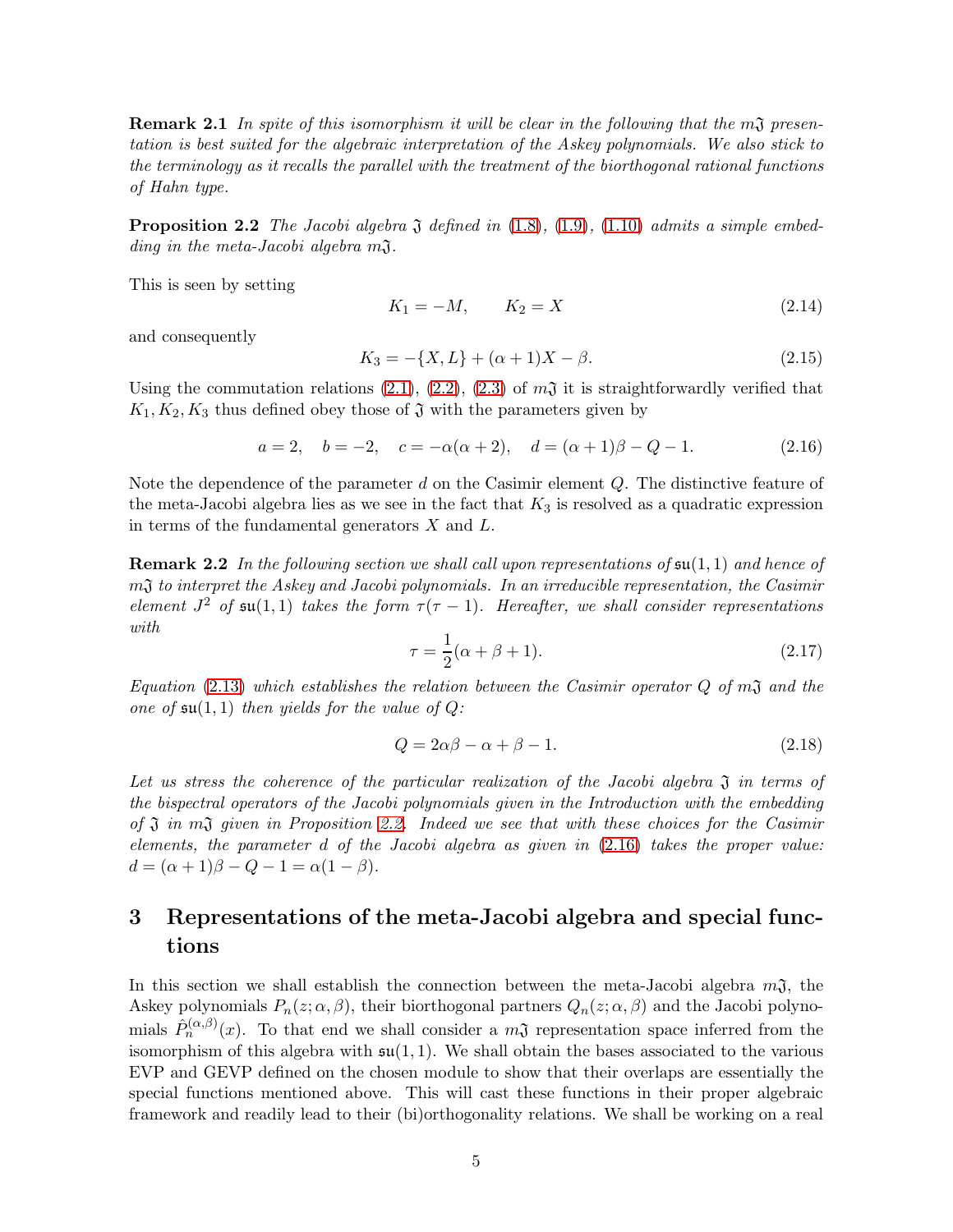infinite dimensional space equipped with a scalar product denoted by  $\langle \cdot | \cdot \rangle$ . A<sup>T</sup> will stand for the transpose of  $A: (\langle u|A^T)|v\rangle = \langle u|(A|v\rangle).$ 

Consider the infinite-dimensional module  $\mathfrak{V}(\tau)$  with  $\tau \in \mathbb{R}$  defined as follows by the action of the generators on the basis vectors  $|\tau, k\rangle, k \in \mathbb{Z}$ :

$$
J_0|\tau,k\rangle = (\tau+k)|\tau,k\rangle,\tag{3.1}
$$

$$
J_{+}|\tau,k\rangle = |\tau,k+1\rangle, \tag{3.2}
$$

$$
J_-|\tau, k\rangle = k(k - 1 + 2\tau)|\tau, k - 1\rangle.
$$
\n(3.3)

(See in this connection [\[17\]](#page-27-4).) It is readily checked that the Casimir element  $J^2 = J_0^2 - J_0$  –  $J_{+}J_{-} = \tau(\tau - 1)$  on this representation space. The basis vectors are taken to be orthonormalized:

<span id="page-5-3"></span>
$$
\langle \tau, k' | \tau, k \rangle = \delta_{k'k}.\tag{3.4}
$$

Remark 3.1 Let us note the following.

- 1. The representation defined above is not unitarisable [\[18](#page-27-5)].
- 2. It is reducible and contains the unitary positive discrete series [\[19\]](#page-27-6), [\[20\]](#page-27-7), [\[21\]](#page-27-8), [\[17\]](#page-27-4) as an irreducible component. This submodule is spanned by the basis vectors with  $k \in \mathbb{Z}_+$ .

Use now the formulas  $(2.10), (2.11), (2.12)$  $(2.10), (2.11), (2.12)$  $(2.10), (2.11), (2.12)$  $(2.10), (2.11), (2.12)$  of Proposition [2.2](#page-4-0) that define the isomorphism between  $m\mathfrak{J}$  and  $\mathfrak{su}(1,1)$  and take as already indicated  $\tau = \frac{1}{2}$  $\frac{1}{2}(\alpha + \beta + 1)$ ; the following actions of L, M, X on the basis states  $|\tau, k\rangle$  are readily found:

$$
L|\tau, k\rangle = (k + \alpha + 1)|\tau, k\rangle,\tag{3.5}
$$

$$
M|\tau, k\rangle = k[(k+\alpha+1)|\tau, k\rangle + (k+\alpha+\beta)|\tau, k-1\rangle],
$$
\n(3.6)

$$
X|\tau,k\rangle = |\tau,k+1\rangle + |\tau,k\rangle. \tag{3.7}
$$

The adjoint actions can be read off directly:

$$
L^T|\tau, k\rangle = (k + \alpha + 1)|\tau, k\rangle,\tag{3.8}
$$

$$
M^T|\tau,k\rangle = (k+1)(k+\alpha+\beta+1)|\tau,k+1\rangle + k(k+\alpha+1)|\tau,k\rangle,
$$
\n(3.9)

$$
X^T|\tau,k\rangle = |\tau,k\rangle + |\tau,k-1\rangle. \tag{3.10}
$$

Let us introduce the operator  $\mathcal{T}_{\pm}$  on  $\mathfrak{V}(\tau)$  such that:

<span id="page-5-6"></span><span id="page-5-5"></span><span id="page-5-4"></span><span id="page-5-2"></span><span id="page-5-1"></span><span id="page-5-0"></span>
$$
\mathcal{T}_{\pm}|\tau,k\rangle = |\tau,k\pm1\rangle. \tag{3.11}
$$

Consider a vector  $|f\rangle = \sum_{k=-\infty}^{\infty} f(k)|\tau, k\rangle$  in  $\mathfrak{V}(\tau)$ . We have

$$
\mathcal{T}_{\pm}|f\rangle = \sum_{k=-\infty}^{\infty} f(k)\mathcal{T}_{\pm}|\tau, k \pm 1\rangle = \sum_{k=-\infty}^{\infty} (T_{\mp}f(k))|\tau, k \pm 1\rangle,
$$
\n(3.12)

where  $T_{\pm}$  stands for the shift operators acting on functions of k:  $T_{\pm}f(k) = f(k \pm 1)$ .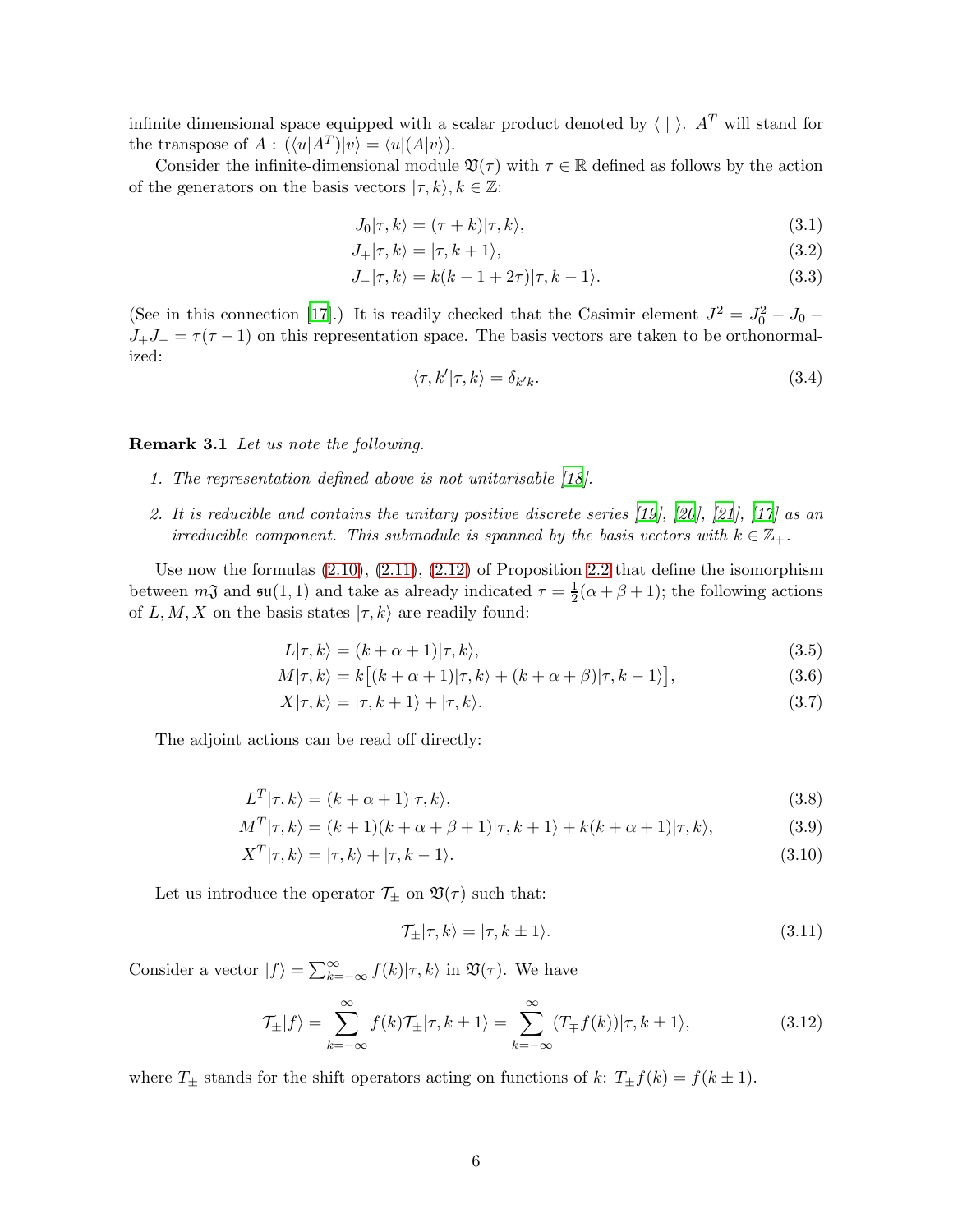**Remark 3.2** A realization of  $m\mathfrak{J}$  in terms of shift operators can hence be inferred from the (dual) transformations of the components of a vector  $|f\rangle$  in the basis  $\{|\tau, k\rangle\}$  defined through:  $V|f\rangle = \sum_{k=-\infty}^{\infty} f(k)V|\tau, k\rangle = \sum_{k=-\infty}^{\infty} (V^T f(k))|\tau, k\rangle$ . Equations [\(3.8\)](#page-5-0), [\(3.9\)](#page-5-1), [\(3.10\)](#page-5-2) thus yield:

$$
L = (k + \alpha + 1),\tag{3.13}
$$

$$
M = (k+1)(k+\alpha+\beta+1)T_{+} + k(k+\alpha+1),
$$
\n(3.14)

$$
X = T_{-} + 1. \tag{3.15}
$$

The adjoints in this model are readily computed using  $T_{\pm}^T = T_{\mp}$ .

We are now ready to construct the bases of  $\mathfrak{V}(\tau)$  coming in adjoint pairs, whose overlaps will provide the algebraic interpretation we are looking for. (They will be in part the  $d_n, d_n^*, e_z, e_z^*$ of the Introduction.) The bases that will intervene are:

1. The GEVP bases  $\{|P_n\rangle\}$  and  $\{|Q_n\rangle\}$ :

<span id="page-6-2"></span>
$$
M|P_n\rangle = \nu_n \ L|P_n\rangle \qquad M^T|Q_n\rangle = \nu_n \ L^T|Q_n\rangle. \tag{3.16}
$$

It will be recalled [\[10](#page-26-9)], [\[13](#page-27-0)] that the sets  $\{|P_n\rangle\}$  and  $\{L^T|Q_n\rangle\}$  form by construction two biorthogonal ensembles of vectors:

$$
\langle P_m | L^T | Q_n \rangle = 0, \quad m \neq n. \tag{3.17}
$$

2. The EVP bases  $\{|z\rangle\}$  and  $\{\widetilde{|z\rangle}\}$ :

<span id="page-6-0"></span>
$$
X|z\rangle = z|z\rangle, \qquad X^T|\widetilde{z}\rangle = z|\widetilde{z}\rangle. \tag{3.18}
$$

3. The EVP bases  $\{|J_n\rangle\}$  and  $\{\widetilde{|J_n\rangle}\}$ :

<span id="page-6-5"></span>
$$
M|J_n\rangle = \mu_n|J_n\rangle \qquad M^T|\widetilde{J_n}\rangle = \mu_n|\widetilde{J_n}\rangle. \tag{3.19}
$$

### 3.1 Eigenvectors of X and  $X<sup>T</sup>$

It is directly checked that the EVP [\(3.18\)](#page-6-0) are satisfied by

<span id="page-6-4"></span>
$$
|z\rangle = \gamma \sum_{k=-\infty}^{\infty} (z-1)^{-k-a} |\tau, k\rangle, \tag{3.20}
$$

<span id="page-6-3"></span>
$$
\widetilde{|z\rangle} = \widetilde{\gamma} \sum_{k=-\infty}^{\infty} (z-1)^{k+\widetilde{a}} |\tau, k\rangle,
$$
\n(3.21)

with  $a, \tilde{a} \in \mathbb{R}$  and where  $\gamma, \tilde{\gamma} \in \mathbb{C}$  are normalization constants. That  $|z\rangle$  and  $|z'\rangle$  are orthogonal can be seen as follows. We have

<span id="page-6-1"></span>
$$
\widetilde{\langle z'|z\rangle} = \gamma \widetilde{\gamma} \sum_{k,l=-\infty}^{\infty} (z'-1)^{-k-a} (z-1)^{l+\tilde{a}} \langle \tau, k | \tau, l \rangle.
$$
 (3.22)

Now let  $z = 1 + e^{i\phi}$ ,  $z' = 1 + e^{i\phi'}$ , so that [\(3.22\)](#page-6-1) becomes

$$
\widetilde{\langle z'|z\rangle} = \gamma \widetilde{\gamma} e^{i(\tilde{a}\phi - a\phi')} \sum_{k=-\infty}^{\infty} e^{i(\phi - \phi')k}.
$$
 (3.23)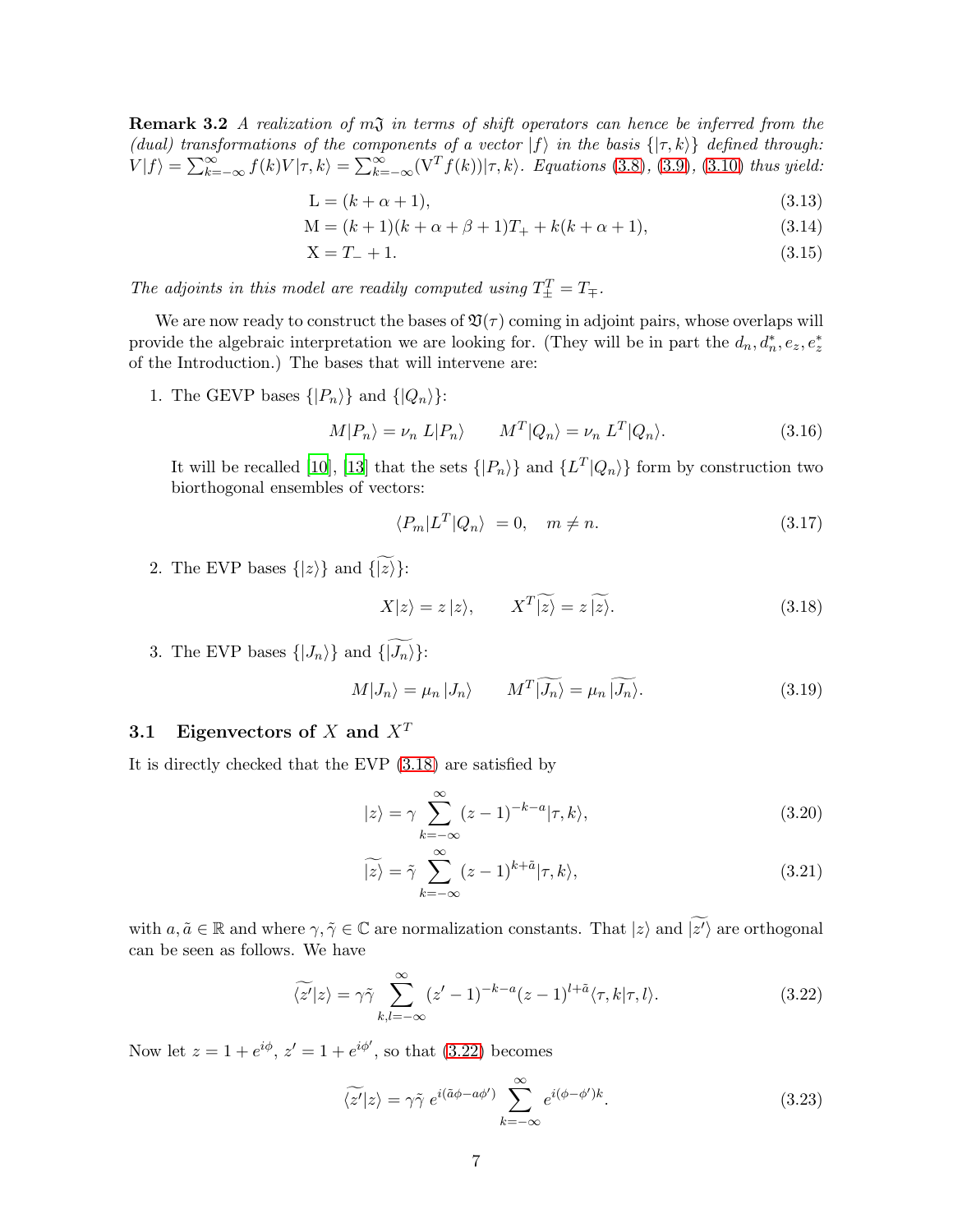We then see that upon imposing

<span id="page-7-1"></span>
$$
a = \tilde{a} + 1,\tag{3.24}
$$

we find

<span id="page-7-0"></span>
$$
\langle z'|z\rangle = -2\pi i \gamma \tilde{\gamma} \delta(z - z')
$$
\n(3.25)

with the help of the Fourier series of Dirac's delta function and of a standard property of this distribution. Since  $\langle z' | z \rangle$  is manifestly translation invariant, [\(3.25\)](#page-7-0) is preserved when the variable z lies on the unit circle centered at  $z = 0$ .

We also have the completeness relation

<span id="page-7-2"></span>
$$
\frac{1}{2\pi i\gamma\tilde{\gamma}}\oint_C dz|\widetilde{z}\rangle\langle z|=1\tag{3.26}
$$

where the contour  $C$  consists in the unit circle infinitesimally deformed so that the singularity at  $z = 1$  lies inside C. Indeed,

$$
\frac{1}{2\pi i\gamma\tilde{\gamma}}\oint_C dz\widetilde{|z\rangle}\langle z| = \frac{1}{2\pi i}\oint_C dz(z-1)^{k-l-a+\tilde{a}}\sum_{k,l=-\infty}^{\infty}|\tau,k\rangle\langle\tau,l|.
$$
 (3.27)

Again the choice  $(3.24)$  for the integration constants a and  $\tilde{a}$  consistently ensures that the integral over z becomes  $\frac{1}{2\pi i} \oint_C dz (z-1)^{k-l-1} = \delta_{kl}$  and hence

<span id="page-7-3"></span>
$$
\frac{1}{2\pi i\gamma\tilde{\gamma}}\oint_C dz\,\widetilde{|z\rangle}\langle z| = \sum_{k=-\infty}^{\infty} |\tau,k\rangle\langle\tau,k| = 1.
$$
\n(3.28)

This will play a key role in the derivation of the orthogonality relations.

#### 3.2 GEVP bases

We shall now obtain the bases  $\{|P_n\rangle\}$  and  $\{|Q_n\rangle\}$  of  $\mathfrak{V}(\tau)$  that satisfy the GEVP [\(3.16\)](#page-6-2). First we need to determine the set of eigenvalues  $\nu$ . From the explicit two-diagonal actions [\(3.5\)](#page-5-3),  $(3.6)$  of L and M on the basis vectors  $\{\tau, k\}$ , it is readily seen that the (formal) determinantal condition is

$$
det(M - \nu L) = \prod_{k=-\infty}^{\infty} [k(k + \alpha + 1) - \nu (k + \alpha + 1)] = 0
$$
 (3.29)

and hence that the spectrum consists in the following values:

$$
\nu_n = n, \qquad n = 0, \pm 1, \pm 2, \dots \tag{3.30}
$$

Remark 3.3 In the following, as we consider GEVPs and EVPs, we shall limit ourselves to eigenvalues corresponding to non-negative n, i.e.  $n \in \mathbb{Z}^{\ge}$ . This will not restrain the breadth of the algebraic description since the same results would be obtained with other choices. For completeness, indications on how the equations are handled for negative values of n are given in Appendix [C.](#page-24-0)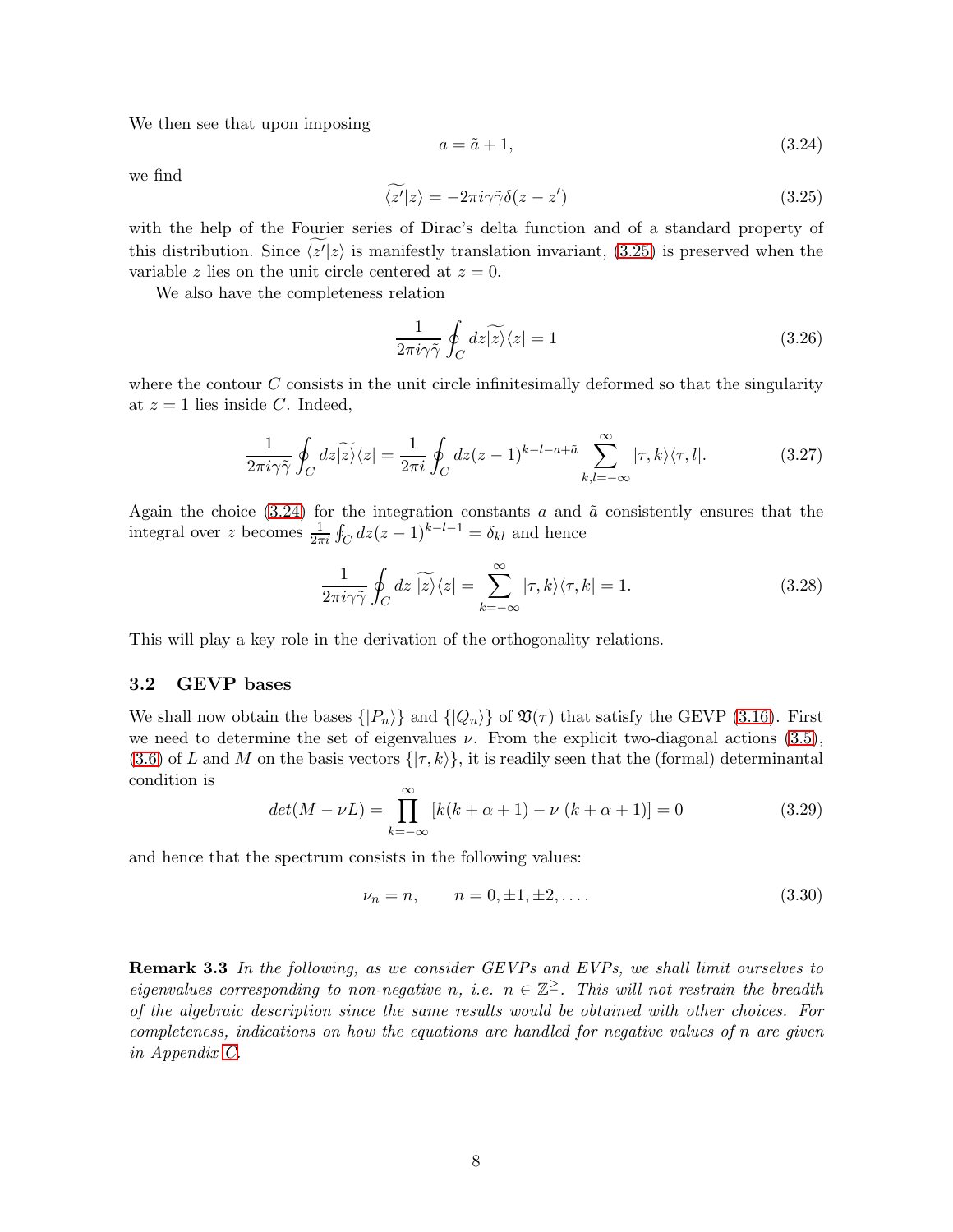Let

<span id="page-8-4"></span>
$$
|P_n\rangle = \sum_{k=-\infty}^{\infty} d_n(k) |\tau, k\rangle.
$$
 (3.31)

The generalized eigenvalue equation  $M|P_n\rangle = nL|P_n\rangle$  implies the following recurrence relation for the expansion coefficients  $d_n(k)$ :

<span id="page-8-0"></span>
$$
(k+1)(k+\alpha+\beta+1) d_n(k+1) + (k-n)(k+\alpha+1) d_n(k) = 0.
$$
 (3.32)

From [\(3.32\)](#page-8-0), it is immediately seen that for  $n \geq 0$ ,

$$
d_n(k) = 0 \quad \text{for} \quad k > n \quad \text{and} \quad k \in \mathbb{Z}_-\tag{3.33}
$$

The explicit expression of the non-zero coefficients  $d_n(k)$  reads

<span id="page-8-3"></span>
$$
d_n(k) = d_n(0) \frac{(-1)^k (-n)_k (\alpha + 1)_k}{k! (\alpha + \beta + 1)_k} \qquad k = 0, 1, 2, \dots, n. \tag{3.34}
$$

Turn now to the adjoint GEVP  $M^{T}|Q_{m}\rangle = m L^{T}|Q_{m}\rangle$  which imposes on the coefficients  $d_m^*(k)$  in

$$
|Q_m\rangle = \sum_{k=-\infty}^{\infty} d_m^*(k) |\tau, k\rangle \tag{3.35}
$$

the recurrence relation

<span id="page-8-1"></span>
$$
k(k+\alpha+\beta)d_m^*(k-1) + (k-m)(k+\alpha+1)d_m^*(k) = 0.
$$
\n(3.36)

Assuming as previously indicated,  $m \geq 0$ , one immediately notices that [\(3.36\)](#page-8-1) implies

$$
d_m^*(k) = 0 \quad \text{for} \quad k < m. \tag{3.37}
$$

In view of this fact, let

$$
k = l + m, \t l = 0, 1, ..., \t(3.38)
$$

the relation [\(3.36\)](#page-8-1) then becomes

$$
(m+l)(l+m+\alpha+\beta)d_m^*(m+l-1)+l(l+m+\alpha+1)d_m^*(m+l). \tag{3.39}
$$

It is found to have for solution

<span id="page-8-2"></span>
$$
d_m^*(m+l) = \frac{(-1)^l (m+1)_l (m+\alpha+\beta+1)_l}{l! (m+\alpha+2)_l} d_m^*(m) \qquad l = 0, 1, .... \qquad (3.40)
$$

Apart from the initial condition  $d_m^*(m)$ , equation [\(3.40\)](#page-8-2) fully determines

<span id="page-8-5"></span>
$$
|Q_m\rangle = \sum_{l=0}^{\infty} d_m^*(m+l)|\tau, m+l\rangle.
$$
 (3.41)

From general linear algebra considerations [\[13\]](#page-27-0), [\[9\]](#page-26-8), [\[10\]](#page-26-9), we know that the vectors  $|P_n\rangle$  and  $L^T|Q_m\rangle$  are biorthogonal for  $n \neq m$ . We have

$$
\langle \langle P_n | M \rangle | Q_m \rangle = n(\langle P_n | L) | Q_m \rangle
$$
  
=  $\langle P_n | (M^T | Q_m) \rangle = m \langle P_m | (L^T | Q_m) \rangle = m(\langle P_n | L) | Q_m \rangle.$  (3.42)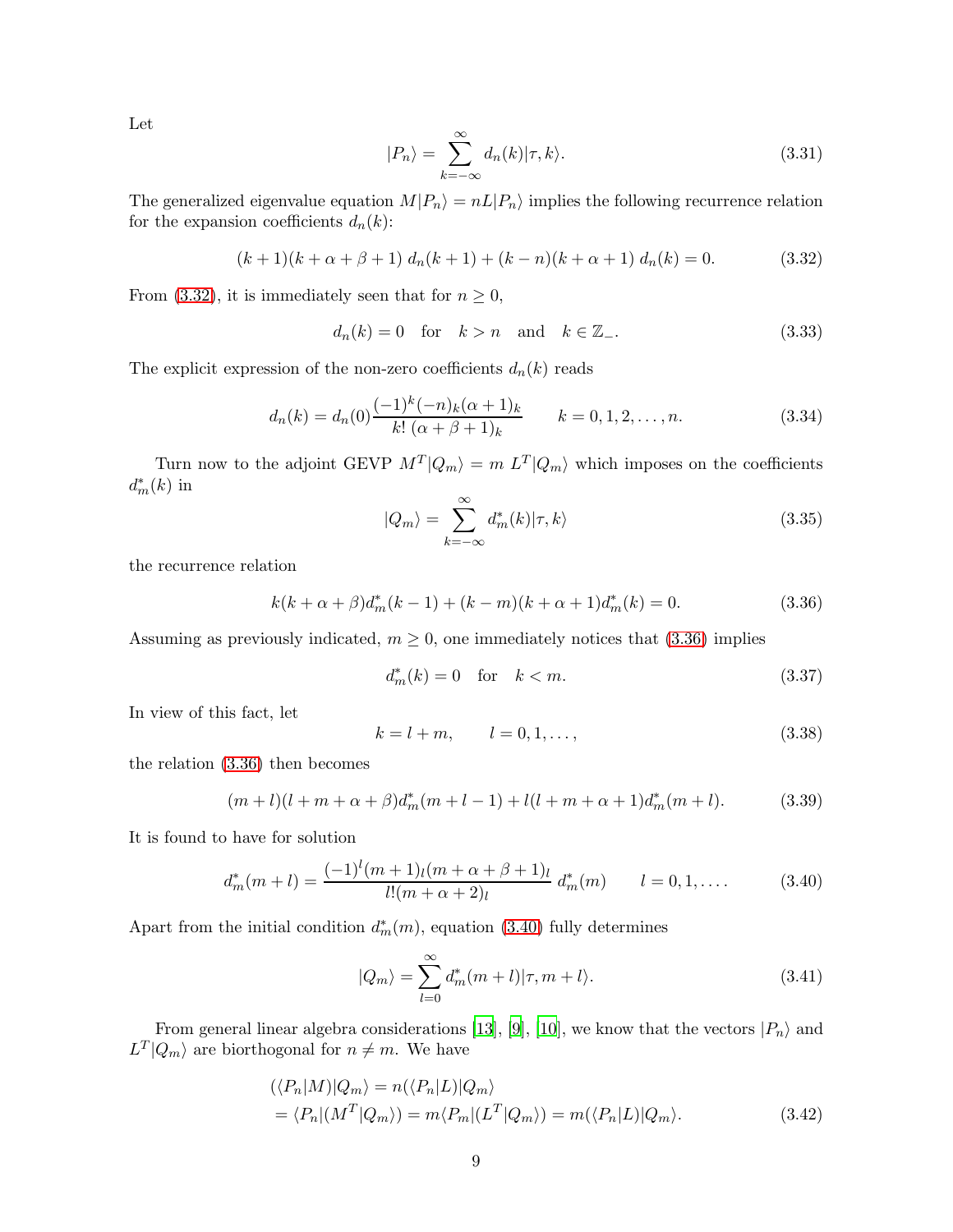It follows that

$$
(n-m)(\langle P_n|L)|Q_m\rangle = (n-m)\langle P_n|(L^T|Q_m\rangle) = 0
$$
\n(3.43)

which implies the asserted biorthogonality if  $m \neq n$ . Since the derivation we shall provide of the biorthogonality of the Askey polynomials will rest on this property, we shall next directly verify that it holds and determine the norm.

From the observations made above, we see that

$$
\langle P_n|L^T|Q_m\rangle = \sum_{k=-\infty}^n \sum_{l=0}^\infty d_n(k)d_m^*(l+m)\langle \tau, k|L^T|\tau, l+m\rangle
$$
  
= 
$$
\sum_{k=-\infty}^n \sum_{l=0}^\infty d_n(k)d_m^*(l+m)(m+l+\alpha+1)\delta_{k,l+m}.
$$
 (3.44)

We readily find that

<span id="page-9-0"></span>
$$
\langle P_n | L^T | Q_m \rangle = 0 \quad \text{if} \quad m > n. \tag{3.45}
$$

It remains to consider the situation when  $m \leq n$ . Substituting in [\(3.44\)](#page-9-0) the expressions [\(3.34\)](#page-8-3) and [\(3.40\)](#page-8-2) for  $d_n(k)$  and  $d_m^*(m+l)$ , using a few properties of the Pochhammer symbols such as  $x(x+1)_{l-1} = (x)_l$  and  $(x)_{m+l} = (x)_m(x+m)_l$  and performing one of the sums, we arrive at

$$
\langle P_n|L^T|Q_m\rangle = d_n(0)d_m^*(m) \; (-1)^m \frac{(-n)_m(\alpha+1)_{m+1}}{m!(\alpha+\beta+1)_m} \sum_{l=0}^{n-m} \frac{(-n+m)_l}{l!}.\tag{3.46}
$$

We then recall the following formula

$$
(1-x)^{\xi} = \sum_{k=0}^{\infty} \frac{(-\xi)_k}{k!} x^k
$$
\n(3.47)

to conclude that

<span id="page-9-1"></span>
$$
\langle P_n | L^T | Q_m \rangle = N_n \, \delta_{m,n},\tag{3.48}
$$

with

<span id="page-9-3"></span>
$$
N_n = d_n(0)d_n^*(n) \frac{(\alpha+1)_{n+1}}{(\alpha+\beta+1)_n}.
$$
\n(3.49)

#### 3.3 Askey polynomials and their biorthogonal partners

Let us now identify some of the special functions that arise from this representation theoretic setting. In light of the completeness relation [\(3.26\)](#page-7-2) and the orthogonality relation [\(3.48\)](#page-9-1), we see that  $\langle z|P_n\rangle$  and  $\langle z|L^T|Q_n\rangle$  provide two families of biorthogonal functions on the unit circle since

<span id="page-9-2"></span>
$$
\frac{1}{2\pi i\gamma\tilde{\gamma}}\oint_{|z|=1}dz\,\langle P_n|\widetilde{z}\rangle\langle z|L^T|Q_m\rangle = \langle P_n|L^T|Q_m\rangle = N_n\,\delta_{m,n}.\tag{3.50}
$$

These are explicitly obtained below.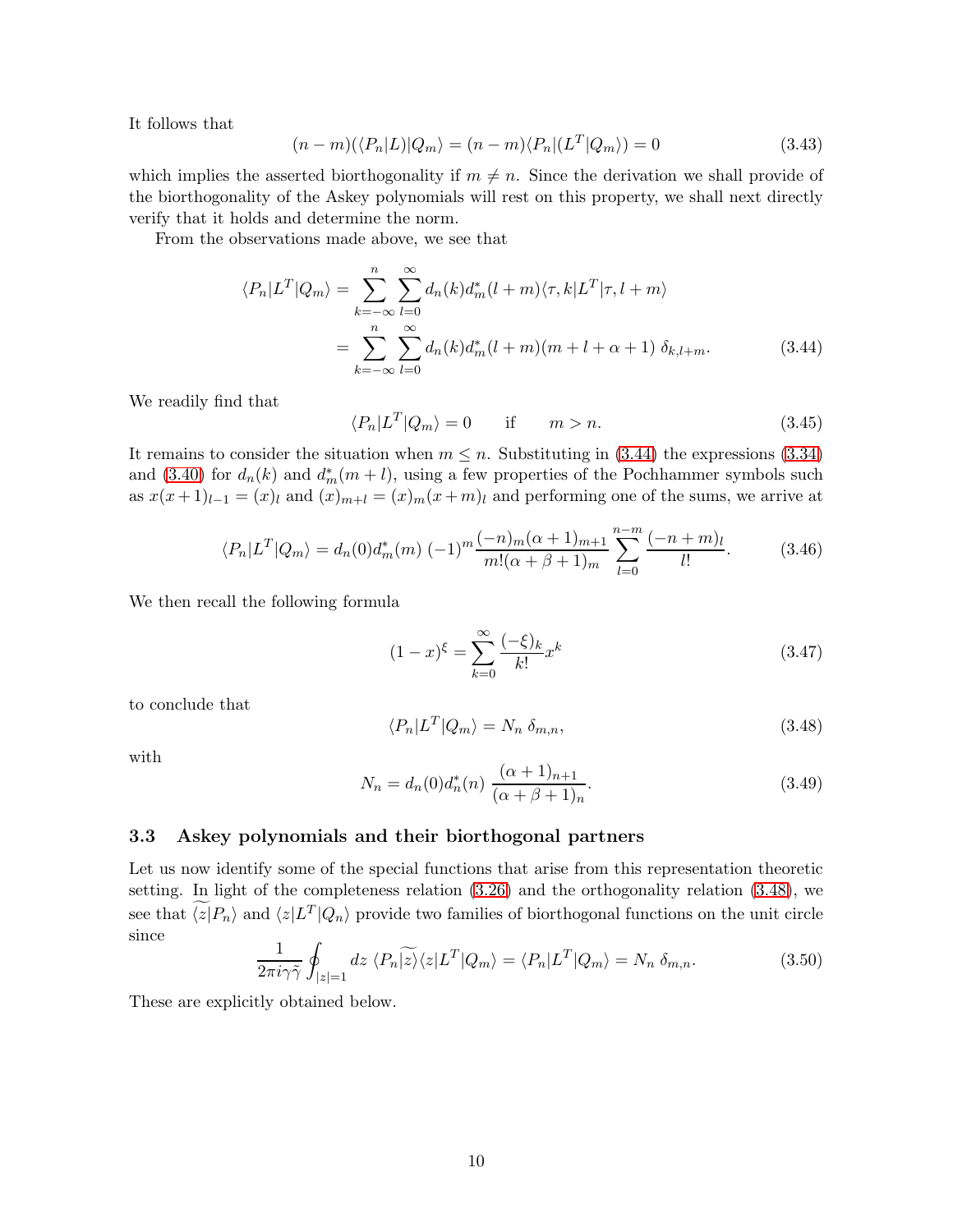# **3.3.1** The overlaps  $\widetilde{\langle z|}P_n\rangle$

From the expansions [\(3.21\)](#page-6-3) and [\(3.31\)](#page-8-4) of  $\widetilde{z}$  and  $|P_n\rangle$  over the orthonormal basis vectors  $|\tau, k\rangle$ we have

$$
\widetilde{\langle z|}P_n\rangle = \widetilde{\gamma} \sum_{l=-\infty}^n (z-1)^{l+\tilde{a}} d_n(l). \tag{3.51}
$$

Upon inserting the expressions [\(3.34\)](#page-8-3) for  $d_n(l)$ , we observe that  $\widetilde{\langle z|}P_n\rangle$  is the  ${}_2F_1$  polynomial

$$
\widetilde{\langle z|}P_n\rangle = \widetilde{\gamma}d_n(0)(z-1)^{\widetilde{a}} \; {}_2F_1\left(\begin{matrix} -n, \alpha+1\\ \alpha+\beta+1 \end{matrix}; 1-z\right). \tag{3.52}
$$

The Askey polynomials are then recognized with the help of the following relation [\[22\]](#page-27-9)

<span id="page-10-1"></span>
$$
{}_2F_1\left(\begin{array}{c} -n, b \\ c \end{array}; z\right) = \frac{(c - b)_n}{(c)_n} {}_2F_1\left(\begin{array}{c} -n, b \\ -n + b + 1 - c \end{array}; 1 - z\right). \tag{3.53}
$$

We find

<span id="page-10-0"></span>
$$
\widetilde{\langle z|}P_n\rangle = \widetilde{\gamma}d_n(0)\frac{(\alpha+1)_n}{(\alpha+\beta+1)_n}(z-1)^{\widetilde{a}}\ P_n(z;\alpha,\beta),\tag{3.54}
$$

where the polynomials  $P_n(z; \alpha, \beta)$  are as defined in [\(1.1\)](#page-0-0).

**Proposition 3.1** The Askey polynomials  $P_n(z; \alpha, \beta)$  have a natural interpretation in the representation theory of the meta-Jacobi algebra. They occur according to [\(3.54\)](#page-10-0) as the overlaps between two bases of the module  $\mathfrak{V}(\tau) = \frac{1}{2}$  $\frac{1}{2}(\alpha + \beta + 1)$  satisfying respectively equations defined in terms of the generators X, L, M of m $\mathfrak{J}$ . The first basis consists in the eigenvectors of  $X^T$ (the transpose of X) and the second is formed by the vectors solving the GEVP defined by  $L$ and M.

## **3.3.2** The overlaps  $\langle z|L^T|Q_m\rangle$

The biorthogonal partners to the Askey polynomials are obtained in a similar fashion. From [\(3.8\)](#page-5-0), [\(3.41\)](#page-8-5) and [\(3.40\)](#page-8-2) we have

$$
L^{T}|Q_{m}\rangle = d_{m}^{*}(m)(m+\alpha+1) \sum_{l=0}^{\infty} \frac{(-1)^{l}(m+1)_{l}(m+\alpha+\beta+1)_{l}}{l!(m+\alpha+1)_{l}}|\tau, l+m\rangle.
$$
 (3.55)

Combining with [\(3.20\)](#page-6-4) and using the orthonormality of the basis vectors  $|\tau, k\rangle$ , we find

<span id="page-10-2"></span>
$$
\langle z|L^T|Q_m\rangle = \gamma d_m^*(m)(m+\alpha+1)(z-1)^{-m-a} \; {}_2F_1\left(\begin{array}{c}m+1, \; m+\alpha+\beta+1\\m+\alpha+1\end{array}; \frac{1}{1-z}\right). \tag{3.56}
$$

We may now use the fact that any three solutions of the hypergeometric equation are related by a linear relations and call upon transformation formulas of  ${}_2F_1$  series under homographic transformations to make the biorthogonal partners of the Askey polynomials appear in this overlap. Indeed following the steps described in Appendix [A,](#page-21-0) we arrive at the following expression:

$$
\langle z|L^T|Q_m\rangle = \gamma d_m^*(m)(m+\alpha+1)(z-1)^{1-a}
$$

$$
\left[\frac{\Gamma(m+\alpha+1)\Gamma(\beta+1)}{\Gamma(m+\beta+2)\Gamma(\alpha)} 2F_1\left(\frac{m+1}{m+\beta+2};z\right)\right]
$$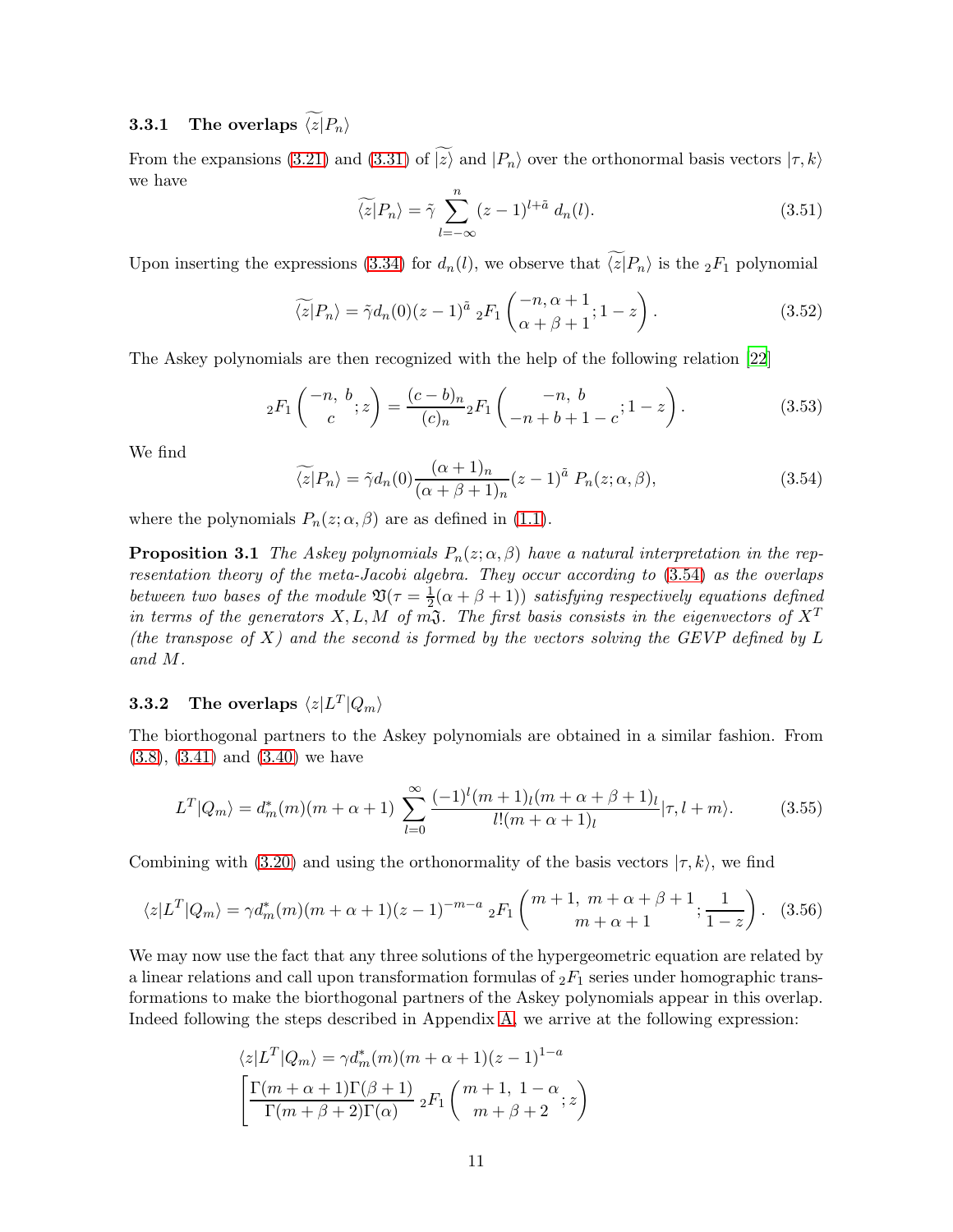<span id="page-11-0"></span>
$$
-\frac{\Gamma(m+\alpha+1)\Gamma(m+\beta+1)}{m!\ \Gamma(m+\alpha+\beta+1)}\ (-z)^{-1-\beta}(1-z)^{\alpha+\beta}Q_m(\frac{1}{z},\alpha,\beta)\Bigg]
$$
(3.57)

where  $Q_m(z)$  is defined as in [\(1.2\)](#page-0-1).

**Remark 3.4** Note that the first term in this expression for  $\langle z|L^T|Q_m\rangle$  is a power series while the second one which contains the polynomial  $Q_n$  in the variable  $\frac{1}{z}$  has the transcendental factor  $z^{-\beta}$ .

<span id="page-11-2"></span>Summing up:

**Proposition 3.2** The biorthogonal partners  $Q_n(z, \alpha, \beta)$  of the Askey polynomials  $P_n(z; \alpha, \beta)$ arise in the representation theory of the meta-Jacobi algebra in the overlaps, see [\(3.57\)](#page-11-0), between the eigenbasis vectors of the generatior  $X$  and the basis vectors that obey the GEVP defined by the operators  $M^T$  and  $L^T$ .

#### 3.3.3 Biorthogonality relation

The interpretation of the Askey polynomials in the framework of the meta-Jacobi algebra leads to a natural derivation of their biorthogonality. Recall [\(3.50\)](#page-9-2). First observe that in multiplying the expressions of the overlaps  $\langle z|P_n\rangle$  and  $\langle z|L^T|Q_m\rangle$ , as they are given by the formulas [\(3.54\)](#page-10-0) and [\(3.57\)](#page-11-0), the factor  $(z-1)^{1-a+\tilde{a}}$  reduces to 1 because of [\(3.24\)](#page-7-1). Furthermore, one hence observes that the product of the first term in [\(3.57\)](#page-11-0) - a power series - with the polynomial  $P_n(z, \alpha, \beta)$  will give a vanishing contribution when integrated over the circle  $|z| = 1$ . Equation [\(3.50\)](#page-9-2) thus yields

$$
d_n(0)d_m^*(m)\frac{(m+\alpha+1)(\alpha+1)_n}{(\alpha+\beta+1)_n} \frac{\Gamma(m+\alpha+1)\Gamma(m+\beta+1)}{m!\ \Gamma(m+\alpha+\beta+1)} \times \frac{-1}{2\pi i} \oint_{|z|=1} dz \ (-z)^{-1-\beta} (1-z)^{\alpha+\beta} P_n(z,\alpha,\beta) Q_m(\frac{1}{z},\alpha,\beta) = N_n \delta_{m,n}.
$$
 (3.58)

Mindful of formula [\(3.49\)](#page-9-3) for  $N_n$ , we thus recover precisely the biorthogonality relation [\(1.3\)](#page-0-2).

## 3.4 Eigenbases of M and  $M<sup>T</sup>$

We now undertake to show that the Jacobi polynomials can be described within the same algebraic framework. We already noted in Proposition [2.2](#page-4-0) that the elements  $X$  and  $M$  generate the Jacobi algebra  $\mathfrak J$  which is thus embedded in  $m\mathfrak J$ . We therefore expect to see the Jacobi polynomials occur in the overlaps between the eigenvectors of  $X, X^T$  and  $M^T, M$  respectively. We shall hence first determine the eigenbases of  $\mathfrak{V}(\tau)$  associated to M and  $M<sup>T</sup>$ .

From the two-diagonal action [\(3.6\)](#page-5-4) of M, we see that the spectrum  $\{\mu_n\}$  of this operator is of the form

$$
\mu_n = n(n + \alpha + 1). \tag{3.59}
$$

Consider the EVPs [\(3.19\)](#page-6-5). Set,

<span id="page-11-1"></span>
$$
|J_n\rangle = \sum_{k=-\infty}^{\infty} f_n(k) |\tau, k\rangle.
$$
 (3.60)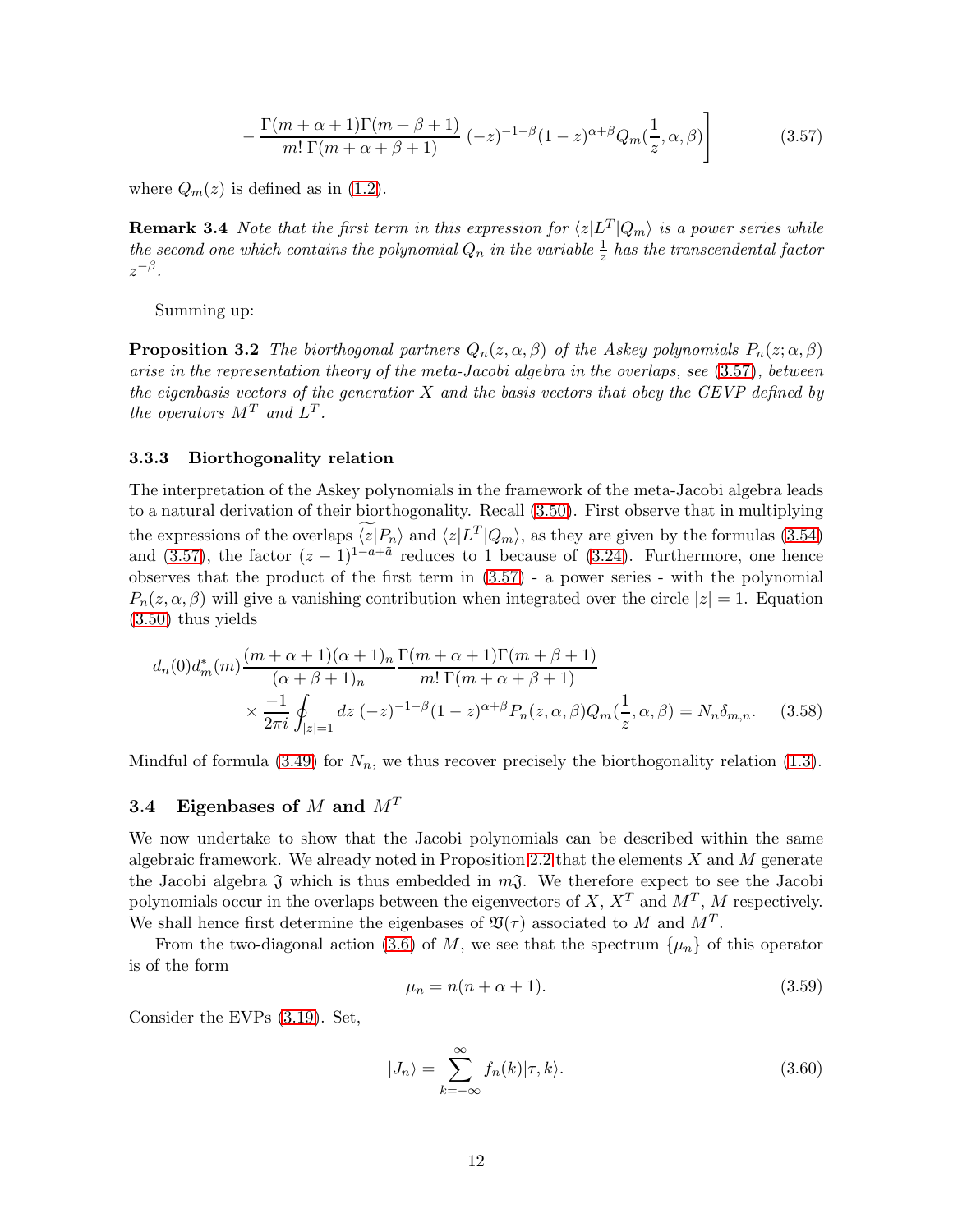The eigenvalue equation  $M|J_n\rangle = n(n + \alpha + 1)|J_n\rangle$  yields the following two-term recurrence relation for the coefficients  $f_n(k)$ :

$$
(k+1+\alpha+\beta)f_n(k+1) + [k(k+\alpha+1) - n(n+\alpha+1)]f_n(k) = 0 \qquad (3.61)
$$

which can be rewritten as

$$
(k+1)(k+1+\alpha+\beta)f_n(k+1) + (k-n)(k+n+\alpha+1)f_n(k) = 0.
$$
 (3.62)

Here again, we shall focus on the case  $n \geq 0$ . The above equation is then found to imply that

 $f_n(k) = 0$  for  $k > n$  and  $k \in \mathbb{Z}_-$  (3.63)

and is solved by

<span id="page-12-1"></span>
$$
f_n(k) = f_n(0)(-1)^k \frac{(-n)_k (n+\alpha+1)_k}{k! (\alpha+\beta+1)_k}, \qquad k = 0, 1, \dots, n.
$$
 (3.64)

Similarly, let

<span id="page-12-2"></span>
$$
\widetilde{|J_n\rangle} = \sum_{k=-\infty}^{\infty} \widetilde{f}_n(k)|\tau, k\rangle.
$$
\n(3.65)

The EVP  $M^T|J_n\rangle = n(n+\alpha+1)|J_n\rangle$  is readily seen to give:

<span id="page-12-0"></span>
$$
k(k+\alpha+\beta)\tilde{f}_n(k-1) + (k-n)(k+n+\alpha+1)\tilde{f}_n(k) = 0.
$$
 (3.66)

In this instance, for  $m \geq 0$ , we observe that

$$
\tilde{f}_n(k) = 0 \qquad \text{when} \qquad k < n. \tag{3.67}
$$

We set  $k = n + l, l = 0, 1, 2, ...$  and convert [\(3.66\)](#page-12-0) into

$$
(n+l)(n+l+\alpha+\beta)\tilde{f}_n(n+l-1) + l(l+2n+\alpha+1)\tilde{f}_n(n+l) = 0 \qquad (3.68)
$$

to find

<span id="page-12-3"></span>
$$
\tilde{f}_n(n+l) = \tilde{f}_n(n)(-1)^l \frac{(n+1)_l(n+1+\alpha+\beta)_l}{l!(2n+\alpha+2)_l}.
$$
\n(3.69)

We may now verify that  $|J_n\rangle$  and  $|\widetilde{J_m}\rangle$  are orthogonal when  $m \neq n$ . This proceeds in a way similar to the computation of  $\langle P_n|L^T|Q_m\rangle$  carried out before. Clearly,  $\langle J_n|J_m\rangle = 0$  if  $m > n$ . If  $m \leq n$ , after some algebraic simplifications, we see that

$$
\langle J_n|\widetilde{J_m}\rangle = f_n(0)\widetilde{f}_m(n)(-1)^m \frac{(-n)_m(n+\alpha+1)_m}{m!(\alpha+\beta+1)_m}{}_2F_1\left(\begin{array}{c}m-n, \ n+m+\alpha+1\\2m+\alpha+2\end{array};1\right). \tag{3.70}
$$

From the Vandermonde formula [\[23](#page-27-10)]

$$
{}_2F_1\binom{-n, b}{c}; 1 = \frac{(c-b)_n}{(c)_n}
$$
\n(3.71)

we may then conclude that owing to the factor  $(m - n + 1)_{n-m}$  that appears,  $\langle J_n | \widetilde{J_m} \rangle = 0$ unless  $n = m$ , in which case

$$
\langle J_n | \widetilde{J_m} \rangle = \mathcal{N}_n \delta_{m,n},\tag{3.72}
$$

with

<span id="page-12-4"></span>
$$
\mathcal{N}_n = f_n(0)\tilde{f}_n(n)\frac{(n+\alpha+1)_n}{(\alpha+\beta+1)_n}.\tag{3.73}
$$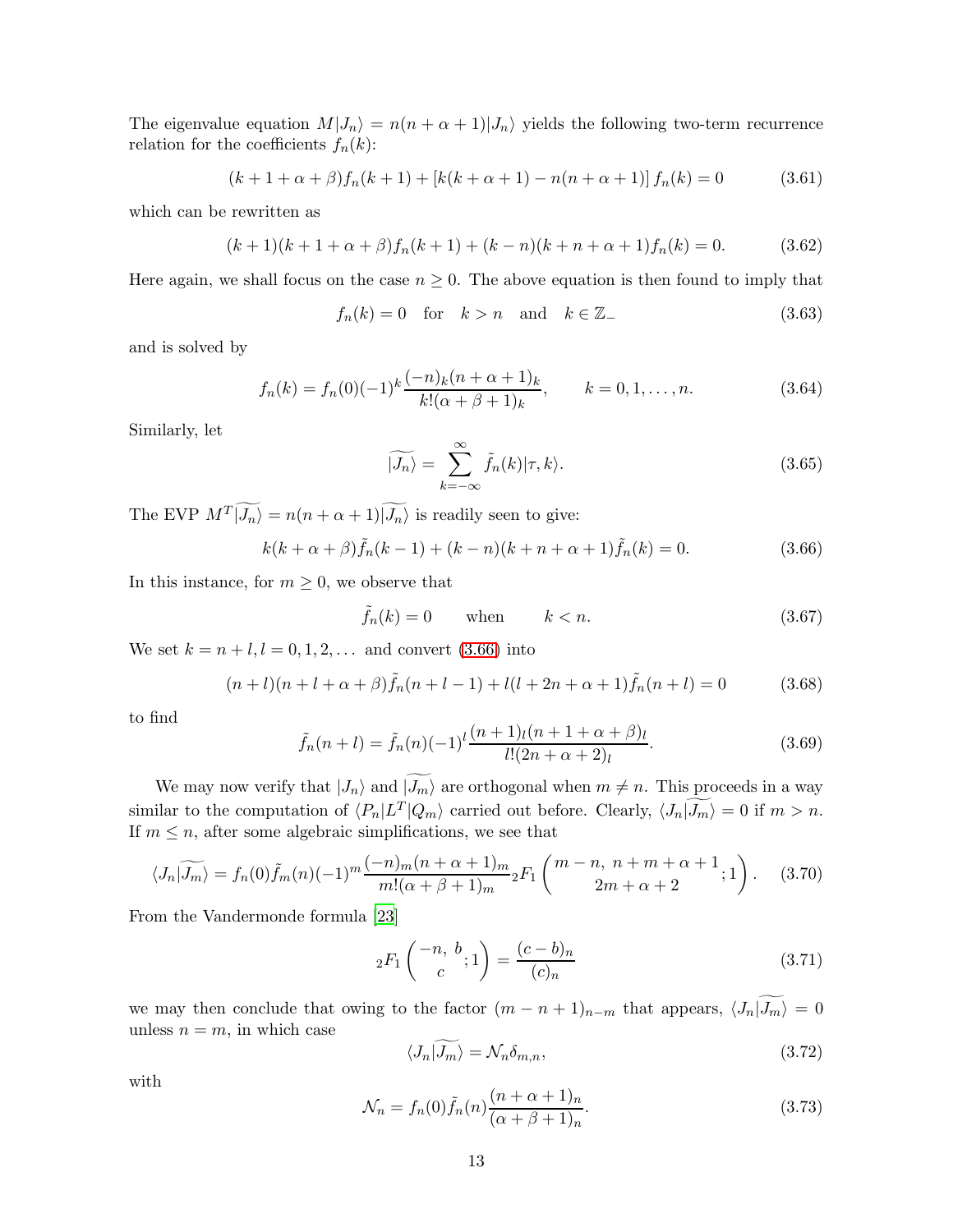#### 3.5 Jacobi polynomials

We will now observe how the Jacobi polynomials emerge in this framework and indicate how this allows for another derivation of their orthogonality relation.

#### 3.5.1 The overlaps

Let us now look at the overlaps  $\widetilde{\langle z|J_n\rangle}$  and  $\langle z|\widetilde{J_m}\rangle$ . From [\(3.21\)](#page-6-3), [\(3.60\)](#page-11-1) and [\(3.64\)](#page-12-1) we obtain

$$
\widetilde{\langle z|}J_n\rangle = \widetilde{\gamma}f_n(0)(z-1)^{\widetilde{a}} \; {}_2F_1\left(\begin{array}{c} -n, \; n+\alpha+1\\ \alpha+\beta+1 \end{array}; 1-z\right). \tag{3.74}
$$

Using  $(A.1)$  (or equivalently  $(3.53)$ ) we arrive at

<span id="page-13-1"></span>
$$
\widetilde{\langle z|}J_n\rangle = \widetilde{\gamma}(z-1)^{\widetilde{a}} \frac{(-1)^n \Gamma(1+\alpha+\beta)\Gamma(\beta)\Gamma(2n+\alpha+1)\Gamma(1-\beta)}{\Gamma(-n+\beta)\Gamma(n+\alpha+\beta+1)\Gamma(n+\alpha+1)\Gamma(n+1-\beta)} \hat{P}_n^{(\alpha,\beta)}(z), \quad (3.75)
$$

where  $\hat{P}_n^{(\alpha,\beta)}(z)$  are the Jacobi polynomials defined in [\(1.4\)](#page-1-3) extended to the complex plane.

The second overlap is recovered from [\(3.20\)](#page-6-4), [\(3.65\)](#page-12-2) and [\(3.69\)](#page-12-3). We find

<span id="page-13-3"></span>
$$
\langle z|\widetilde{J_m}\rangle = \gamma \tilde{f}_m(m)(z-1)^{-m-a} \; {}_2F_1\left( \begin{array}{c} m+1, \; m+\alpha+\beta+1 \\ 2m+\alpha+2 \end{array}; \frac{1}{1-z} \right). \tag{3.76}
$$

At this point by performing the transformations described in Appendix [B](#page-22-1) that make use of identities involving gamma functions and solutions of the hypergeometric equation, the following formula is discovered:

$$
\langle z|\widetilde{J_m}\rangle = (-1)^{m+1} \gamma \widetilde{f}_m(m)(z-1)^{1-a}
$$
  
\n
$$
\left[\frac{\Gamma(2m+\alpha+2)\Gamma(-\beta)}{\Gamma(m+\alpha+1)\Gamma(m-\beta+1)} 2F_1\begin{pmatrix}m+1, -m-\alpha \\ 1+\beta\end{pmatrix}z + \frac{(-1)^m \Gamma(2m+\alpha+2)\Gamma(\beta)\Gamma(2m+\alpha+1)\Gamma(1-\beta)}{m!\Gamma(m+\alpha+\beta+1)\Gamma(m+\alpha+1)\Gamma(m+1-\beta)} (-z)^{-\beta}(1-z)^{\alpha+\beta} \widehat{P}_m^{(\alpha,\beta)}(z)\right].
$$
 (3.77)

**Remark 3.5** As already encountered in the expression [\(3.57\)](#page-11-0) of  $\langle z|L^T|Q_m\rangle$ , we see that the first term in [\(3.77\)](#page-13-0) is a power series while the second that involves the Jacobi polynomial contains the transcendental term  $z^{-\beta}$ .

**Proposition 3.3** The Jacobi polynomials  $\hat{P}_m^{(\alpha,\beta)}(z)$  over  $\mathbb C$  also arise in the context of the meta-Jacobi algebra  $m\mathfrak{J}$ . They occur as per the equations  $(3.75)$  and  $(3.77)$  in two overlaps between eigenbases of the module  $\mathfrak{V}(\frac{1}{2})$  $\frac{1}{2}(\alpha + \beta + 1)$  : on the one hand between the eigenstates of M and  $X^T$  and on the other hand between those of  $M^T$  and X.

#### 3.5.2 Orthogonality

This interpretation of the Jacobi polynomials in the framework of the algebra  $m\mathfrak{J}$  entails a derivation of their orthogonality. Owing to the completeness relation [\(3.28\)](#page-7-3), we have

<span id="page-13-2"></span><span id="page-13-0"></span>
$$
\frac{1}{2\pi i\gamma\tilde{\gamma}}\oint_{C_{|z|=1}}\langle J_n|\widetilde{z}\rangle\langle z|\widetilde{J_m}\rangle = \langle J_n|\widetilde{J_m}\rangle = \mathcal{N}_n\delta_{m,n}
$$
(3.78)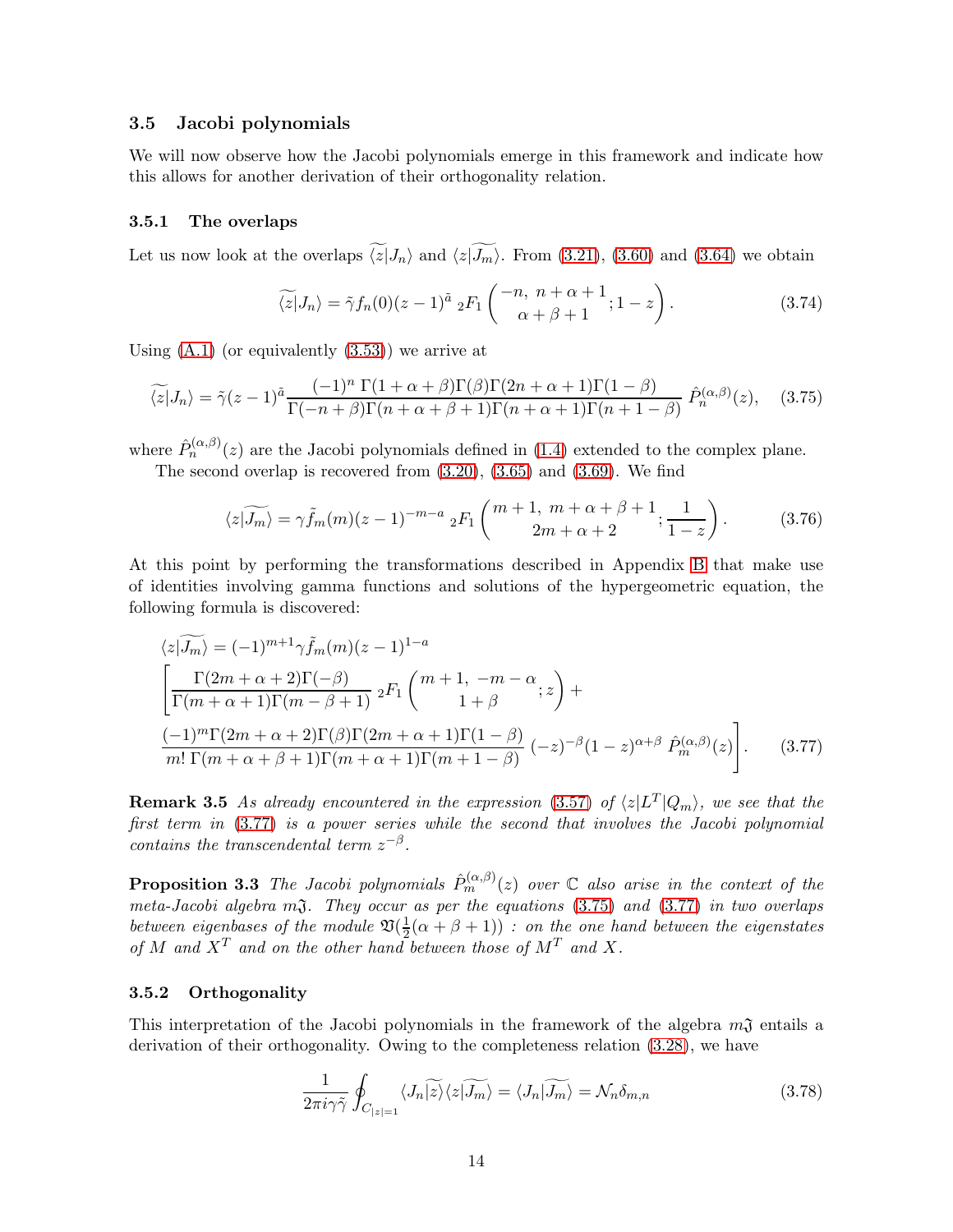

<span id="page-14-1"></span>Figure 1: The contour Ξ

where  $\mathcal{N}_n$  is given by [\(3.73\)](#page-12-4). When substituting the expressions [\(3.75\)](#page-13-1) and [\(3.77\)](#page-13-0) for  $\widetilde{\langle z|}J_n\rangle$ and  $\langle z|\widetilde{J_m}\rangle$ , we first observe anew that the resulting factor  $(z-1)^{1-a+\tilde{a}} = 1$  since  $1-a+\tilde{a} = 0$ . Then, we note that the product of  $\langle z|J_n\rangle$  with the first term of [\(3.77\)](#page-13-0) is a power series that will integrate to zero over the unit circle. Taking into account the formula [\(3.73\)](#page-12-4) for  $\mathcal{N}_n$  and after some simplifications, equation [\(3.78\)](#page-13-2) thus amounts to

<span id="page-14-0"></span>
$$
-\frac{1}{2\pi i} \left(\frac{\pi}{\sin \pi \beta}\right) \oint_{C_{|z|=1}} dz (-z)^{-\beta} (1-z)^{\alpha+\beta} \hat{P}_n^{(\alpha,\beta)}(z) \hat{P}_m^{(\alpha,\beta)}(z) = h_n \delta_{m,n},\tag{3.79}
$$

with  $h_n$  given in [\(1.6\)](#page-1-4). In obtaining [\(3.79\)](#page-14-0) we have used the identity  $\Gamma(x)\Gamma(1-x) = \frac{\pi}{\sin \pi x}$  and in particular

$$
\Gamma(-n+\beta)\Gamma(n+1-\beta) = \frac{\pi}{\sin \pi(-n+\beta)} = (-1)^n \frac{\pi}{\sin \pi \beta}.
$$
\n(3.80)

Finally, the orthogonality of the Jacobi polynomials on the interval [0, 1] is recovered by employing the contour depicted in Figure [1](#page-14-1) and computations carried out in [\[3](#page-26-2)]. Schematically the contour  $\Xi = C_{|z|=1} + [1,0] + C_{\epsilon} + [0,1]$ , it is composed of the unit circle (short of crossing the branch cut), the segment from  $x = 1$  to  $x = 0$  below the branch cut, a circle of radius  $\epsilon$ around  $z = 0$  and the segment from  $x = 0$  to  $x = 1$  above the branch cut. Consider the integral in [\(3.79\)](#page-14-0) with the contour  $C_{|z|=1}$  replaced by the contour  $\Xi$  of figure [1.](#page-14-1) Since no singularities are enclosed by Ξ that integral is equal to zero.

If we restrict  $\beta$  to be smaller than 1, i.e. if we take  $\beta < 1$  as in the standard definition of the Jacobi polynomials, it is readily seen that

$$
\lim_{\epsilon \to 0} \frac{1}{2\pi i} \oint_{C_{\epsilon}} dz(-z)^{-\beta} (1-z)^{\alpha+\beta} \hat{P}_n^{(\alpha,\beta)}(z) \hat{P}_m^{(\alpha,\beta)}(z) = 0, \quad \text{for } \beta < 1.
$$
 (3.81)

It follows that the integral over  $C_{|z|=1}$  must be the negative of the sum of the integrals over and above the real axis. Hence, recalling the choice of branch  $(-z)^{-\beta} = |z|^{-\beta}$  when  $\arg z = \pi$ , we have

$$
-\frac{1}{2\pi i}\left(\frac{\pi}{\sin \pi \beta}\right)\oint_{C_{|z|=1}} dz(-z)^{-\beta}(1-z)^{\alpha+\beta}\hat{P}_n^{(\alpha,\beta)}(z)\hat{P}_m^{(\alpha,\beta)}(z)=
$$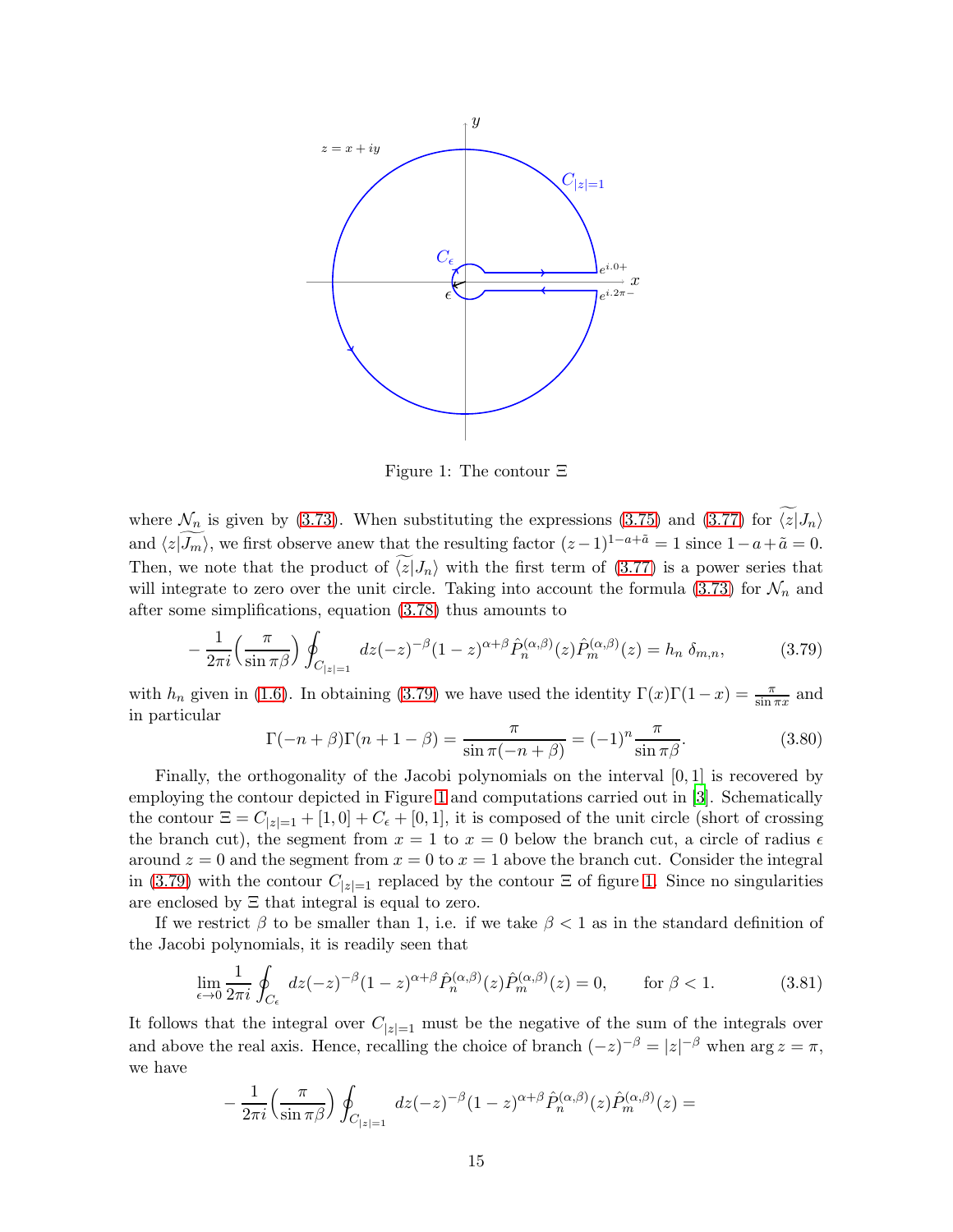$$
\frac{1}{2i} \left(\frac{1}{\sin \pi \beta}\right) e^{i\pi \beta} (1 - e^{-2\pi i \beta)} \int_0^1 x^{-\beta} (1 - x)^{\alpha + \beta} \hat{P}_n^{(\alpha, \beta)}(x) \hat{P}_m^{(\alpha, \beta)}(x) dx.
$$
 (3.82)

The factors before the integral sign in the last expression cancel and this gives the orthogonality relation [\(1.5\)](#page-1-5) of the Jacobi polynomials in view of [\(3.79\)](#page-14-0)

# <span id="page-15-0"></span>4 Algebraic derivation of the properties of the Askey polynomials

We shall indicate in this section how various properties of the biorthogonal Askey polynomials on the circle naturally follow from their interpretation based on the meta-Jacobi algebra. Recall that

$$
|P_n\rangle = d_n(0) \sum_{k=0}^n (-1)^k \frac{(-n)_k (\alpha + 1)_k}{k! (\alpha + \beta + 1)_k} |\tau, k\rangle.
$$
 (4.1)

Looking at the overlap  $\widetilde{\langle z|}P_n\rangle$  given in [\(3.54\)](#page-10-0), without loss of generality, we can set from now on:

<span id="page-15-2"></span>
$$
\tilde{\gamma} = 1, \qquad \tilde{a} = 0, \qquad a = 1. \tag{4.2}
$$

It is moreover natural to take the initial values  $d_n(0)$  of the recurrence relation [\(3.32\)](#page-8-0) to be

$$
d_n(0; \alpha, \beta) = \frac{(\alpha + \beta + 1)_n}{(\alpha + 1)_n}
$$
\n(4.3)

so that

<span id="page-15-3"></span>
$$
\langle z|P_n\rangle = P_n(z;\alpha,\beta),\tag{4.4}
$$

identifying  $\widetilde{\langle z|}P_n$  precisely with the Askey polynomials. This also means that  $|\tau, n\rangle$  has coefficient 1 in  $|P_n\rangle$ :

$$
|P_n\rangle = \frac{(\alpha + \beta + 1)_n}{(\alpha + 1)_n} |\tau, 0\rangle + \dots + |\tau, n\rangle.
$$
 (4.5)

## 4.1 Action of L and  $R = XL$  in the basis  $\{|P_n\rangle\}$

We shall now show that the generator  $L$  and the product  $XL$  act in a two-diagonal fashion in the basis  $\{|P_n\rangle, n = 0, 1, \dots\}$ . We have

$$
L|P_n(\alpha,\beta)\rangle = \frac{(\alpha+\beta+1)_n}{(\alpha+1)_n} \sum_{k=0}^n (-1)^k \frac{(-n)_k(\alpha+1)_k}{k!(\alpha+\beta+1)_k} L|\tau,k\rangle.
$$
 (4.6)

From eq.[\(3.5\)](#page-5-3) which reads  $L|\tau, k\rangle = (k + \alpha + 1)|\tau, k\rangle$ , and the identity

$$
(-n)_k(k+\alpha+1) = (-n)_k[n+\alpha+1+(-n+k)]
$$
  
=  $(n+\alpha+1)(-n)_k - n(-n+1)_k,$  (4.7)

we see that

<span id="page-15-1"></span>
$$
L|P_n(\alpha,\beta)\rangle = (n+\alpha+1)|P_n(\alpha,\beta)\rangle - \frac{n(n+\alpha+\beta)}{(n+\alpha)}|P_{n-1}(\alpha,\beta)\rangle.
$$
 (4.8)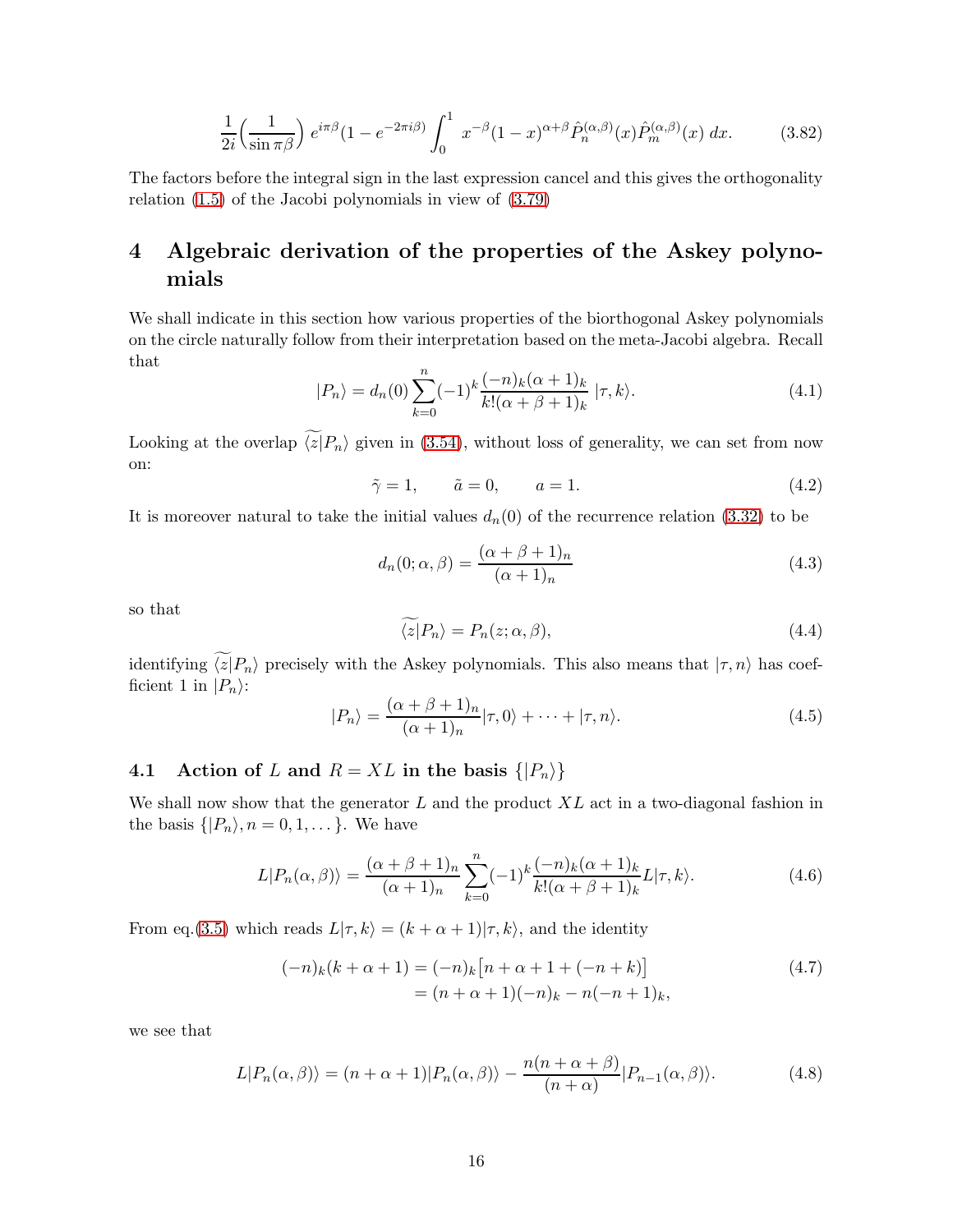Alternatively, using

$$
(k+\alpha+1)(\alpha+1)_k = (\alpha+1)_{k+1} = ((\alpha+1)+1)_k(\alpha+1),
$$
\n(4.9)

we note that  $L$  has also the effect of shifting the parameters:

<span id="page-16-6"></span>
$$
L|P_n(\alpha, \beta)\rangle = (n + \alpha + 1) |P_n(\alpha + 1, \beta - 1)\rangle.
$$
 (4.10)

Consider now the action of the operator  $R = XL$ . Knowing that L acts diagonally as per [\(3.5\)](#page-5-3) on the basis vectors  $|\tau, k\rangle$  and that according to [\(3.7\)](#page-5-5), i.e.  $X|\tau, k\rangle = |\tau, k\rangle + |\tau, k+1\rangle$ , we have

$$
R|P_n(\alpha,\beta)\rangle = \frac{(\alpha+\beta+1)_n}{(\alpha+1)_n} \sum_{k=0}^n (-1)^k \frac{(-n)_k(\alpha+1)_k(k+\alpha+1)}{k!(\alpha+\beta+1)_k} \Big[|\tau,k\rangle + |\tau,k+1\rangle\Big]. \tag{4.11}
$$

Collecting the factors of the vectors  $|\tau, k\rangle$ ,  $k = 0, \ldots, n + 1$ , we find

$$
R|P_n(\alpha, \beta)\rangle =
$$
  
\n
$$
\frac{(\alpha + \beta + 1)_n}{(\alpha + 1)_n} \left[ (\alpha + 1)|\tau, 0 \rangle \right.
$$
  
\n
$$
+ \sum_{k=1}^n \frac{(-1)^k (\alpha + 1)_k}{k!(\alpha + \beta + 1)_k} \left[ (-n)_k (k + \alpha + 1) - (-n)_{k-1} k (k + \alpha + \beta) \right] |\tau, k\rangle
$$
 (4.12)  
\n
$$
+ \frac{(\alpha + 1)_{n+1}}{(\alpha + \beta + 1)_n} |\tau, n + 1\rangle.
$$

The two relations

<span id="page-16-3"></span><span id="page-16-0"></span>
$$
k(-n)_{k-1} = (-n)_k - (-n-1)_k, \tag{4.13}
$$

<span id="page-16-1"></span>
$$
(-n)_k(-n-1) - (-n-1)_k(n+1-k) = 0 \tag{4.14}
$$

come in handy in deriving the following identity:

$$
(-n)_k(k+\alpha+1) - k(-n)_{k-1}(k+\alpha+\beta)
$$
  
=  $(-n)_k(k+\alpha+1) - [(-n)_k - (-n-1)_k](k+\alpha+\beta)$   
=  $(-n)_k(1-\beta) + (-n-1)_k(k+\alpha+\beta)$   
=  $(-n)_k(-n-\beta) + (-n-1)_k(n+\alpha+\beta+1).$  (4.15)

Clearly, [\(4.13\)](#page-16-0) has been used in getting the second line and [\(4.14\)](#page-16-1) has been added to the third line to obtain the end result. Upon inserting this relation [\(4.15\)](#page-16-2) in [\(4.12\)](#page-16-3), we recognize easily that  $R$  is a two-diagonal raising operator:

<span id="page-16-4"></span>
$$
R|P_n(\alpha,\beta)\rangle = (n+\alpha+1) |P_{n+1}(\alpha,\beta)\rangle - (\beta+n) |P_n(\alpha,\beta)\rangle.
$$
 (4.16)

In the following we shall also consider the element

<span id="page-16-2"></span>
$$
\tilde{R} = XM.\tag{4.17}
$$

<span id="page-16-5"></span>**Remark 4.1** Given that the vectors  $|P_n(\alpha, \beta)\rangle$  satisfy the GEVP  $M|P_n(\alpha, \beta)\rangle = nL|P_n(\alpha, \beta)\rangle$ , the eqs. [\(4.8\)](#page-15-1) and [\(4.16\)](#page-16-4) readily provide the actions of M and  $\tilde{R}$  on these vectors.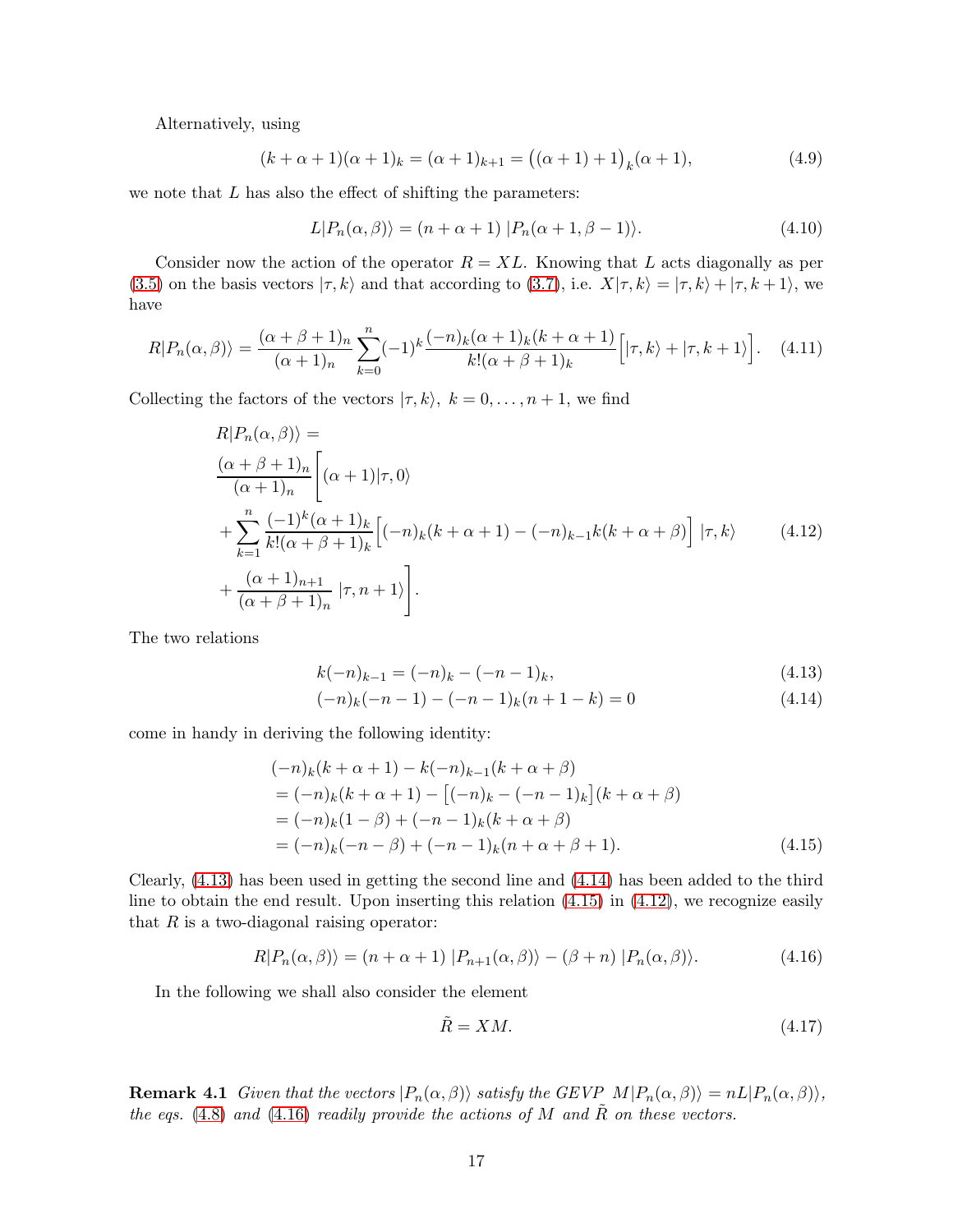#### 4.2 A differential realization

A differential model of the meta-Jacobi algebra is directly obtained. With the choices [\(4.2\)](#page-15-2) we have

$$
\widetilde{\langle z|\tau,k\rangle} \equiv f(z,k) = (z-1)^k. \tag{4.18}
$$

We can dually define an operator acting on the variable  $z$  as follows

$$
\mathcal{O}_{z}\langle z|\tau,k\rangle = \langle z|O|\tau,k\rangle = \mathcal{O}_{k} f(z,k),\tag{4.19}
$$

where  $\mathcal{O}_z$  corresponds to the operator O acting on the module  $\mathfrak{V}(\frac{1}{2})$  $\frac{1}{2}(\alpha + \beta + 1)$  and  $O_k$  as in remark [3.2,](#page-5-6) acts on the components  $f(z, k)$  of the vector  $\widetilde{|z\rangle}$ . With  $O = L, M, X$  we find:

**Proposition 4.1** The differential operators  $\mathcal{L}$ ,  $\mathcal{M}$  and  $\mathcal{X}$  given below provide a realization of the commutation relations  $(2.1)$ ,  $(2.2)$  and  $(2.3)$  of the meta-Jacobi algebra.

<span id="page-17-0"></span>
$$
\mathcal{L} = (z - 1)\partial_z + (\alpha + 1)\mathcal{I};\tag{4.20}
$$

<span id="page-17-1"></span>
$$
\mathcal{M} = z(z-1)\partial_z^2 + [(\alpha+2)z + \beta - 1]\partial_z; \tag{4.21}
$$

<span id="page-17-2"></span>
$$
\mathcal{X} = z. \tag{4.22}
$$

It follows that  $R = XL$  and  $\tilde{R} = XM$  are realized by

<span id="page-17-3"></span>
$$
\mathcal{R} = z(z-1)\partial_z + (\alpha+1)z;\tag{4.23}
$$

<span id="page-17-4"></span>
$$
\tilde{\mathcal{R}} = z^2(z-1)\partial_z^2 + z\left[ (\alpha+2)z + \beta - 1 \right] \partial_z.
$$
\n(4.24)

<span id="page-17-6"></span>**Remark 4.2** One may also take X acting on the left on  $\widetilde{z}$  and giving the eigenvalue z so that

<span id="page-17-5"></span>
$$
\mathcal{R}\left\langle\widetilde{z}|P_n(\alpha,\beta)\right\rangle = \widetilde{\langle z|}XL|P_n(\alpha,\beta)\rangle = z\widetilde{\langle z|}L|P_n(\alpha,\beta)\rangle = z\mathcal{L}\left\langle\widetilde{z}|P_n(\alpha,\beta)\right\rangle \tag{4.25}
$$

and similarly for  $R = XM$ .

**Remark 4.3** Note that  $\mathcal L$  and  $\mathcal M$  have the property of stabilizing spaces of polynomials of given degrees while X, R,  $\tilde{\mathcal{R}}$  raise the degree by 1. In the spirit of studies carried out in [\[24](#page-27-11)], [\[25](#page-27-12)], [\[26](#page-27-13)] for example,  $\mathcal{X}, \mathcal{R}, \mathcal{R}$  are operators of Heun type.

**Remark 4.4** Observe that  $M$  precisely coincides with the hypergeometric operator [\(1.7\)](#page-1-6) albeit in the variable z.

**Remark 4.5** This differential model for  $m\mathfrak{J}$  can also be retrieved by using the Barut-Ghirardello  $(B-G)$  realization of  $\mathfrak{su}(1,1)$ :

$$
J_0 = (z - 1)\frac{d}{dz} + \tau,
$$
  
\n
$$
J_+ = (z - 1),
$$
  
\n
$$
J_- = (z - 1)\frac{d^2}{dz^2} + 2\tau \frac{d}{dz}, \qquad \tau = \frac{1}{2}(\alpha + \beta + 1),
$$
\n(4.26)

in the formulas  $(2.10)$ ,  $(2.11)$ ,  $(2.12)$  giving L, M, and X in terms of the  $\mathfrak{su}(1,1)$  generators. Note that the variable  $z$  is here translated by 1 with respect to the usual B-G formulas.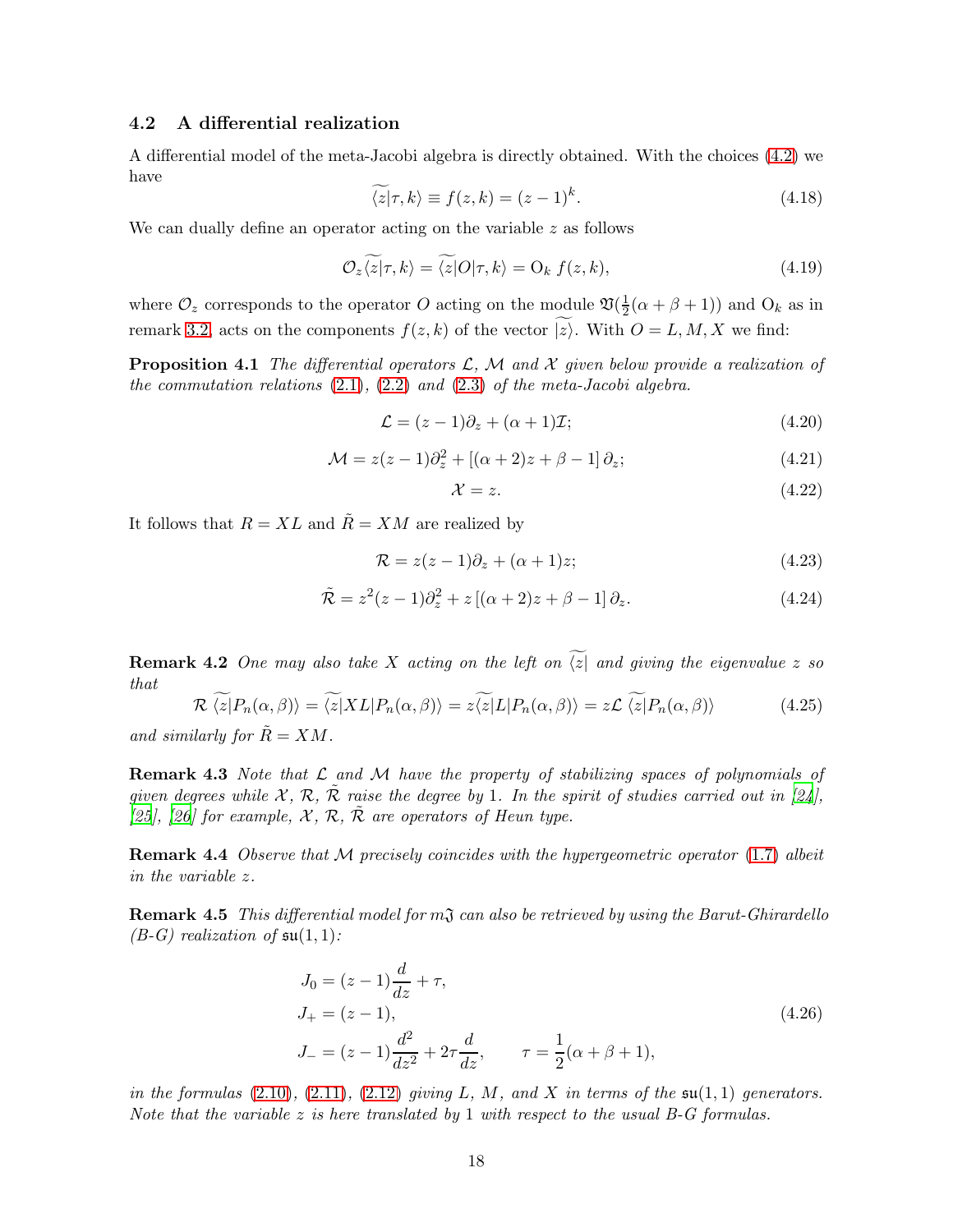Given the expression [\(4.4\)](#page-15-3) of  $P_n(z; \alpha, \beta)$  as  $\widetilde{\langle z|}P_n(\alpha, \beta)\rangle$ , in view of the actions [\(4.8\)](#page-15-1), [\(4.16\)](#page-16-4) of L and R on the vectors  $|P_n\rangle$ , of remark [4.1](#page-16-5) and of the realizations given above ((4.20), [\(4.21\)](#page-17-1),  $(4.22)$   $(4.23)$ ,  $(4.24)$  of these operators, we have the following.

**Proposition 4.2** The biorthogonal Askey polynomials  $P_n(z; \alpha, \beta)$  on the unit circle satisfy the following differential identities:

$$
\mathcal{L}P_n(z;\alpha,\beta) = (n+\alpha+1)P_n(z;\alpha,\beta) - \frac{n(\alpha+\beta+n)}{\alpha+n}P_{n-1}(z;\alpha,\beta),\tag{4.27}
$$

$$
\mathcal{M}P_n(z;\alpha,\beta) = n(n+\alpha+1)P_n(z;\alpha,\beta) - \frac{n^2(\alpha+\beta+n)}{\alpha+n}P_{n-1}(z;\alpha,\beta),\tag{4.28}
$$

$$
\mathcal{R}P_n(z;\alpha,\beta) = (n+\alpha+1)P_{n+1}(z;\alpha,\beta) - (\beta+n)P_n(z;\alpha,\beta),\tag{4.29}
$$

$$
\tilde{\mathcal{R}}P_n(z;\alpha,\beta) = n(n+\alpha+1)P_{n+1}(z;\alpha,\beta) - n(\beta+n)P_n(z;\alpha,\beta). \tag{4.30}
$$

#### 4.3 Bispectrality

The bispectral equations of the Askey polynomials can now easily be identified and interpreted in terms of generalized eigenvalue problems.

#### 4.3.1 The differential equation

The GEVP  $M|P_n(\alpha, \beta)\rangle = nL|P_n(\alpha, \beta)\rangle$  translates after projection on  $\widetilde{\langle z|}$  into the second order differential equation:

<span id="page-18-4"></span><span id="page-18-3"></span><span id="page-18-1"></span><span id="page-18-0"></span>
$$
\mathcal{M}P_n(z; \alpha, \beta) = n\mathcal{L}P_n(z; \alpha, \beta) \tag{4.31}
$$

with eigenvalue n and where the operators M and  $\mathcal L$  are respectively given by [\(4.28\)](#page-18-0) and  $(4.27).$  $(4.27).$ 

#### 4.3.2 The recurrence relation

The recurrence relation is obtained by considering the GEVP

<span id="page-18-2"></span>
$$
\mathcal{R}P_n(z;\alpha,\beta) = z\mathcal{L}P_n(z;\alpha,\beta) \tag{4.32}
$$

which is satisfied by construction (see  $(4.25)$ ) in Remark [4.2\)](#page-17-6). Expressing in  $(4.32)$  the two-diagonal actions [\(4.27\)](#page-18-1) and [\(4.29\)](#page-18-3) of  $\mathcal L$  and  $\mathcal R$ , one arrives at the recurrence relation

<span id="page-18-5"></span>
$$
P_{n+1}(x) + b_n P_n(x) = x (P_n(x) + g_n P_{n-1}(x))
$$
\n(4.33)

where

<span id="page-18-6"></span>
$$
b_n = -\frac{\beta + n}{\alpha + n + 1}, \quad g_n = -\frac{n(n + \alpha + \beta)}{(\alpha + n)(\alpha + n + 1)}.
$$
 (4.34)

This recurrence relation was obtained by Hendriksen and van Rossum in [\[3](#page-26-2)]. It was derived in [\[15\]](#page-27-2) by considering linear pencils in  $\mathfrak{sl}_2$ . It is also constructed through a gluing procedure by Kim and Stanton in their recent study of  $R_I$  polynomials [\[27](#page-27-14)].

**Remark 4.6** It is manifest from this recurrence relation of  $R_I$  - type [\[28](#page-27-15)], that z (resp. X) is a lower Hessenberg matrix on the space of Askey polynomials (resp. in the basis  $\{|P_n(\alpha,\beta)\rangle\}$ ). This feature of the representation theory of  $m<sub>1</sub>$  was also observed in the study of the meta-Hahn algebra [\[10](#page-26-9)].

Proposition 4.3 The biorthogonal Askey polynomials defined on the unit circle are bispectral. They satisfy the differential equation [\(4.31\)](#page-18-4) and the recurrence relation of  $R_I$  - type [\(4.33\)](#page-18-5) with coefficients [\(4.34\)](#page-18-6). Both spectral equations are of GEVP type.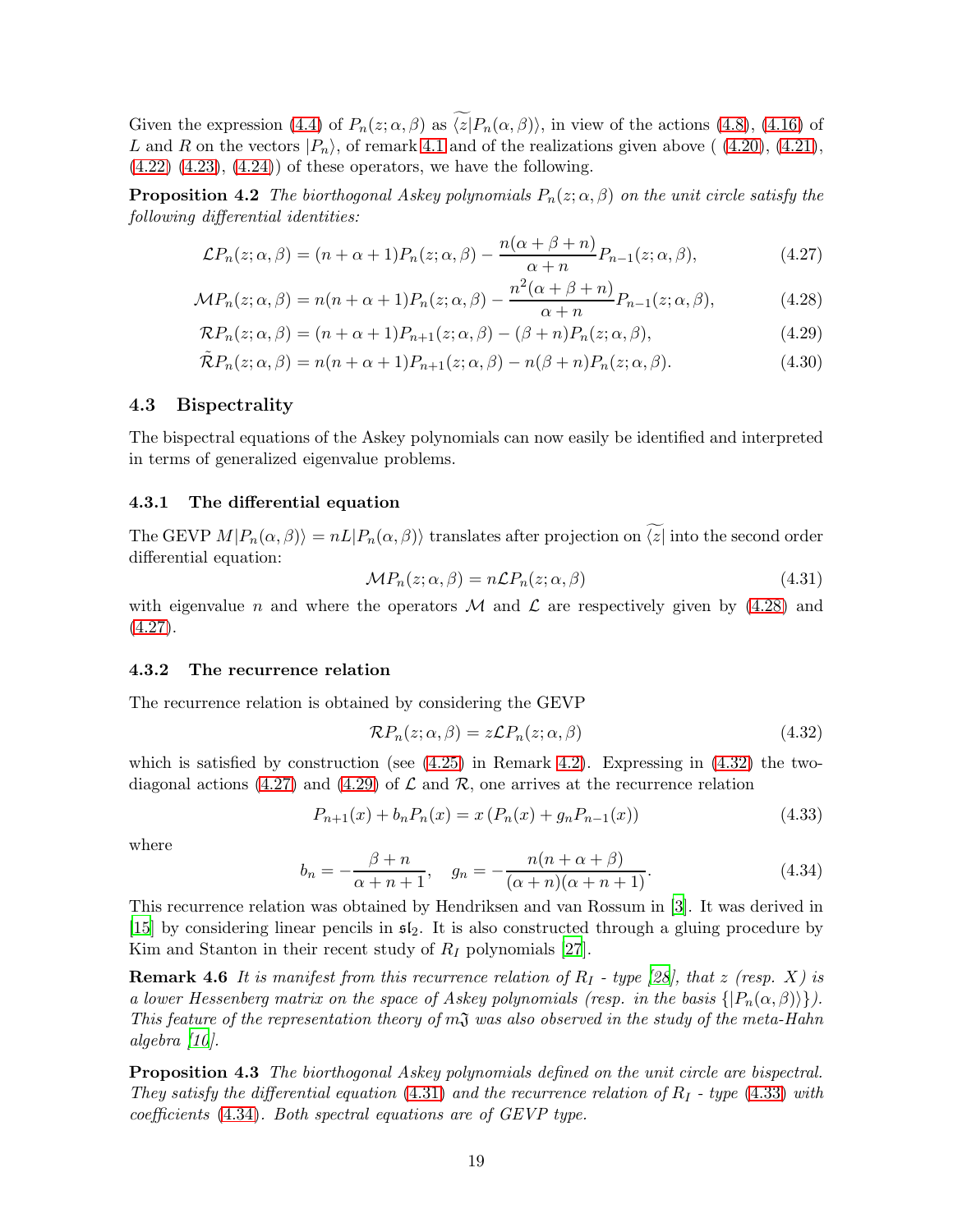#### 4.4 Contiguity relations

Some contiguity relations for the Askey polynomials arise also naturally in the meta-Jacobi algebra framework. Indeed, we already observed in eq.  $(4.10)$  that the generator L has the effect of performing the shifts  $\alpha \to \alpha + 1$ ,  $\beta \to \beta - 1$  when acting on  $|P_n(\alpha, \beta)\rangle$ . That M has a similar effect follows from the fact that  $M = nL$  in the GEVP basis  $|P_n(\alpha, \beta)\rangle$ . This translates into the following for the polynomials  $P_n(\alpha, \beta) = \widetilde{\langle z|}P_n(\alpha, \beta)\rangle$ .

**Proposition 4.4** The Askey polynomials  $P_n(\alpha, \beta)$  verify the following contiguity equations:

<span id="page-19-1"></span><span id="page-19-0"></span>
$$
\mathcal{L}P_n(z;\alpha,\beta) = (\alpha + n + 1)P_n(z;\alpha + 1,\beta - 1),\tag{4.35}
$$

$$
\mathcal{M}P_n(z;\alpha,\beta) = n(\alpha + n + 1)P_n(z;\alpha + 1,\beta - 1),\tag{4.36}
$$

where  $\mathcal L$  and  $\mathcal M$  are the differential operators [\(4.20\)](#page-17-0) and [\(4.21\)](#page-17-1) respectively.

Remark 4.7 Given the explicit form [\(1.1\)](#page-0-0) of the Askey polynomials, the above relations can be checked directly on  $P_n(z;\alpha,\beta)$  with the differential operators  $\mathcal L$  and  $\mathcal M$ . Having done this, comparing [\(4.35\)](#page-19-0) and [\(4.36\)](#page-19-1) offers a way to show that the Askey polynomials are solutions of the  $GEVP(4.31)$  $GEVP(4.31)$ .

### 4.5 Solutions of the generalized eigenvalue problems in the differential realization

We shall finally examine how solving the GEVP  $\mathcal{M}f(z) = n\mathcal{L}f(z)$  and the adjoint problem compares to the representation theoretic computations that were performed of the overlaps  $\langle z|P_n(\alpha, \beta)\rangle$  and  $\langle z|L^T|Q_m(\alpha, \beta)\rangle$ . A first look shows that the GEVPs in the differential model will be of hypergeometric nature as is confirmed by the expressions of the overlaps. Let us focus on this more closely.

Given the expressions [\(4.20\)](#page-17-0) and [\(4.21\)](#page-17-1) for L and M, we see that  $\mathcal{M}f(z) = n\mathcal{L}f(z)$  takes the form of the hypergeometric equation [\[22\]](#page-27-9)

<span id="page-19-3"></span>
$$
z(1-z)\frac{d^2f}{dz^2} + [c - (a+b+1)z] \frac{df}{dz} - abf = 0,
$$
\n(4.37)

with parameters

<span id="page-19-2"></span>
$$
a = -n,
$$
  $b = \alpha + 1,$   $c = 1 - n - \beta.$  (4.38)

In the following we shall use Bateman's nomenclature [\[22\]](#page-27-9) of the 24 Kummer solutions; these are arranged in six sets such that the four elements in each set represent the same function. The representatives  $u_1, u_2, ..., u_6$  of the sets are in general different although [\(3.53\)](#page-10-1) is a case where  $u_1 \propto u_2$ . With the parameters given by [\(4.38\)](#page-19-2), it is immediate to see that the solution

$$
u_1 = {}_2F_1\left(\begin{array}{c} a, b \\ c \end{array}; z\right) \tag{4.39}
$$

will yield directly (up to a constant) the Askey polynomials  $P_n(z; \alpha, \beta)$ .

Consider now the adjoint operators:

$$
\mathcal{L}^T = (1 - z)\partial_z + \alpha \mathcal{I} \tag{4.40}
$$

$$
\mathcal{M}^T = z(z-1)\partial_z^2 + [(2-\alpha)z - \beta - 1]\partial_z - \alpha \mathcal{I}.
$$
 (4.41)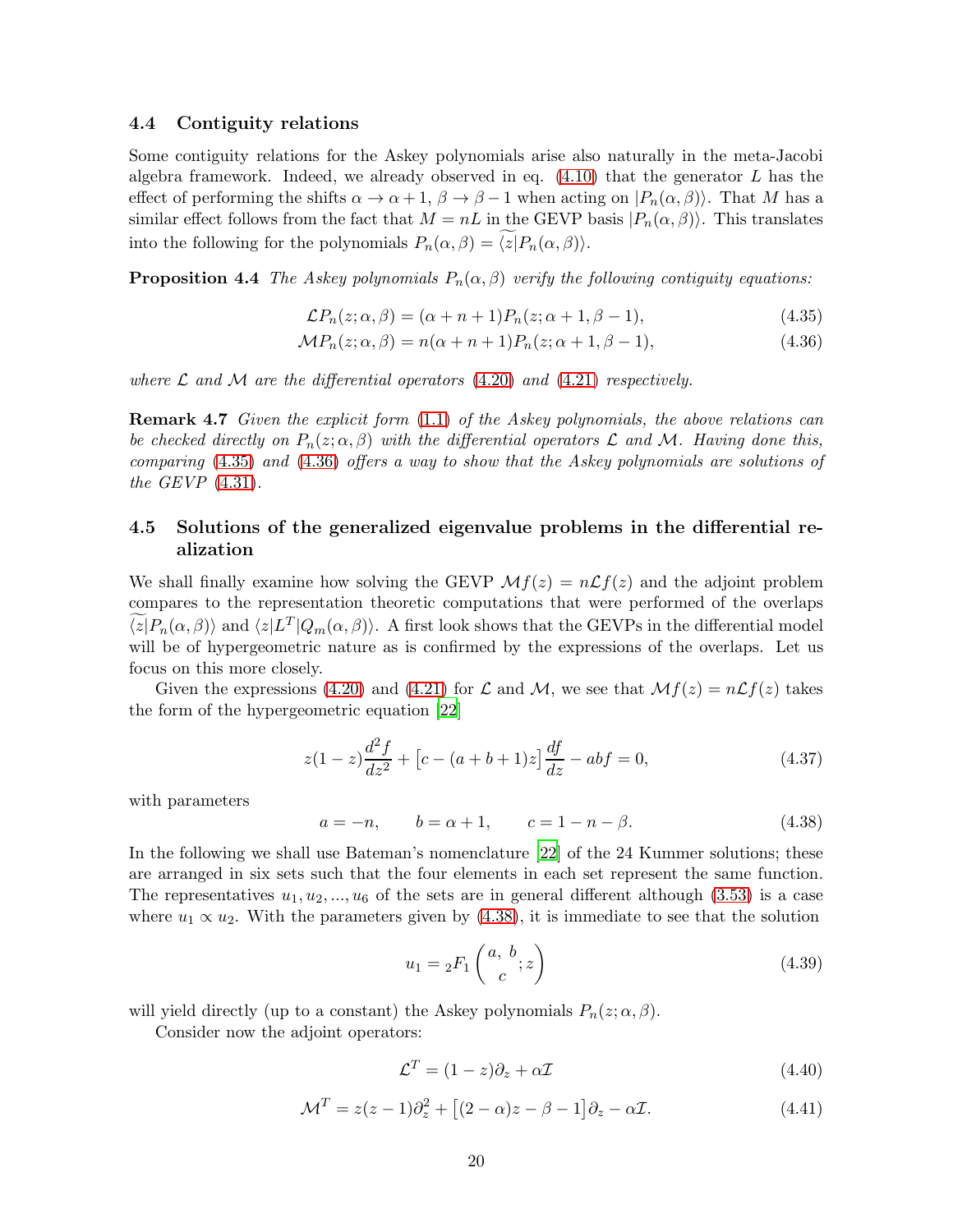The adjoint GEVP  $\mathcal{M}^T f^*(z) = m \mathcal{L} f^*(z)$  also turns out to yield the hypergeometric equation [\(4.37\)](#page-19-3) but this time with parameters

<span id="page-20-0"></span>
$$
a = m + 1,
$$
  $b = -\alpha,$   $c = 1 + \beta + m.$  (4.42)

Recall that  $\mathcal{L}^T f^*(z)$  will provide a solution orthogonal to  $f(z)$ . Selecting  $u_1$  for  $f^*$  also will lead to functions trivially orthogonal over the unit circle. Consider instead

$$
f^*(z) = u_3 = (1-z)^{-a} {}_2F_1\left(\begin{array}{cc} a, & c-b \\ a+1-b & 1-z \end{array}\right). \tag{4.43}
$$

Using

$$
\frac{(k+m+\alpha+1)}{(m+\alpha+2)_k} = \frac{(m+\alpha+1)}{(m+\alpha+1)_k}
$$
\n(4.44)

it is easy to find that in that case,

$$
\mathcal{L}^T f^*(z) = (m + \alpha + 1)(1 - z)^{-m-1} {}_2F_1 \left( \begin{array}{c} m+1, \ m+\alpha+\beta+1 \\ m+\alpha+1 \end{array}; \frac{1}{1-z} \right). \tag{4.45}
$$

We thus see that choosing the solution  $u_3$ , yields the result  $(3.56)$  obtained algebraically for  $\langle z|L^T|P_m(\alpha, \beta)\rangle$ . (Recall that the constant a in this expression is here set equal to 1.) The reader is reminded of eq.  $(3.57)$  where this function is seen to be composed of two parts: one, a power series in  $z$  and the other, the function orthogonal to the Askey polynomial dressed with the hypergeometric weight.

Let us point out that within the differential realization, it is possible to pick a solution of  $\mathcal{M}^T f^*(z) = m \mathcal{L} f^*(z)$  that will solely give the biorthogonal partner  $Q_m(\frac{1}{z}, \alpha, \beta)$  multiplied by the weight. Indeed take  $f^*(z)$  to be rather given by the solution

$$
u_4 = (1-z)^{-b} {}_2F_1\left(\begin{array}{cc} b, & c-a \\ b+1-a \end{array}; \frac{1}{1-z}\right). \tag{4.46}
$$

Substituting the parameters [\(4.42\)](#page-20-0) we have in this instance

$$
f^*(z) = (1-z)^{\alpha} {}_{2}F_1\left(\frac{-\alpha}{-\alpha-m}; \frac{1}{1-z}\right)
$$

$$
= \sum_{k=0}^{\infty} \frac{(-\alpha)_k (\beta)_k}{(-\alpha-m)_k} \frac{(1-z)^{-k+\alpha}}{k!}.
$$
(4.47)

The action of  $\mathcal{L}^T$  is again readily computed when the argument is a function of  $(1-z)$ :

$$
\mathcal{L}^T f^*(z) = \sum_{k=1}^{\infty} \frac{(-\alpha)_k (\beta)_k}{(-\alpha - m)_k} \frac{(1-z)^{-k+\alpha}}{(k-1)!}
$$
  
= 
$$
\sum_{l=0}^{\infty} \frac{(-\alpha)_{l+1} (\beta)_{l+1}}{(-\alpha - m)_{l+1}} \frac{(1-z)^{-l+\alpha-1}}{l!}
$$
  
= 
$$
\frac{\alpha \beta}{(\alpha + m)} (1-z)^{\alpha-1} {}_2F_1 \left( \frac{-\alpha + 1}{1 - \alpha - m} ; \frac{1}{1-z} \right),
$$
 (4.48)

where we have used  $(x)_{l+1} = x(x+1)_{l}$ . We thus observe that the action of  $\mathcal{L}^{T}$  is to effect :  $\alpha \to \alpha - 1$ ,  $\beta \to \beta + 1$ ; in view of the parameter identification [\(4.42\)](#page-20-0), the action of  $\mathcal{L}^T$  on  $u_4$ yields again  $u_4$  with the following parameters:

<span id="page-20-1"></span>
$$
a = m + 1, \qquad b = -\alpha + 1, \qquad c = 2 + \beta + m. \tag{4.49}
$$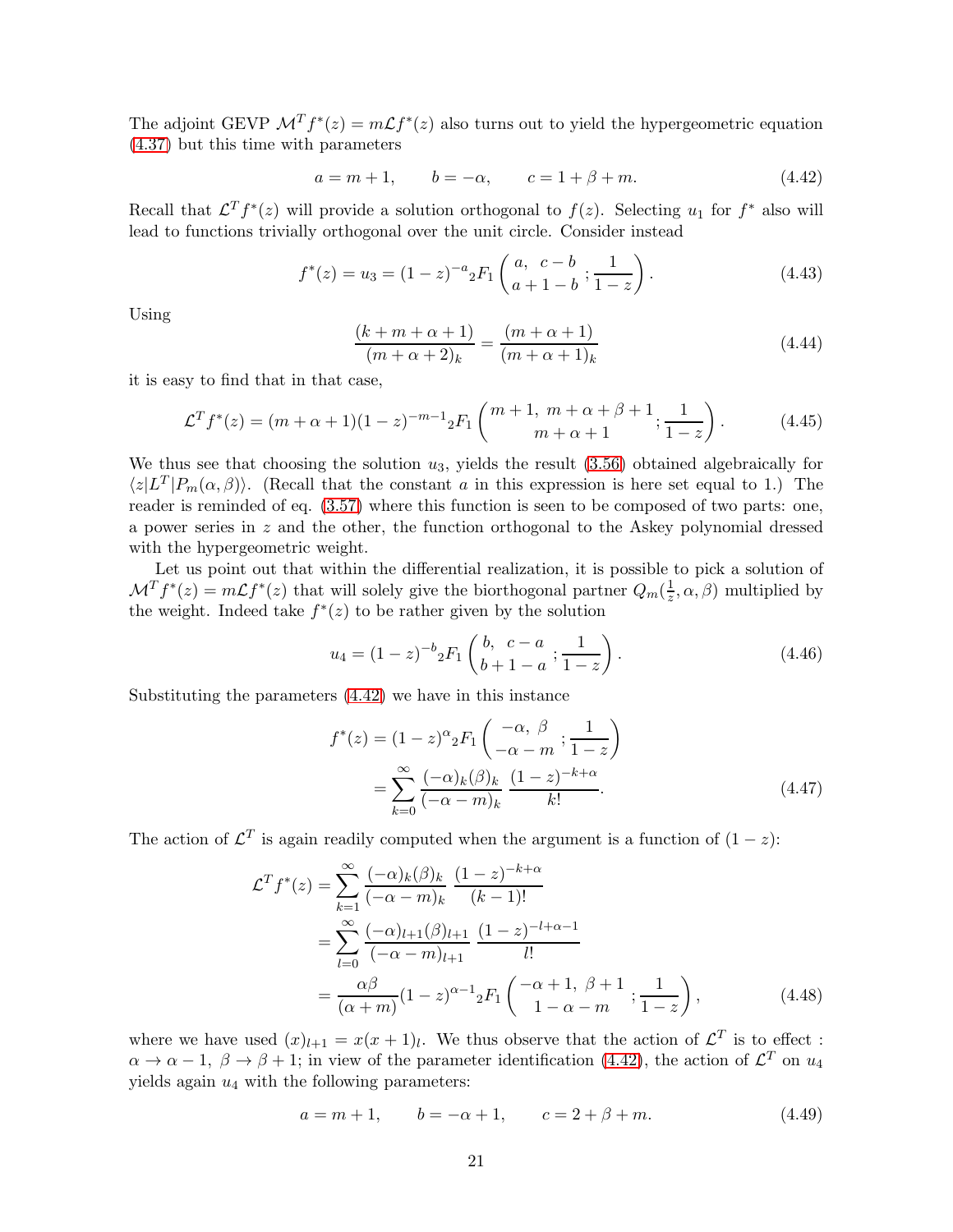Now another expression for  $u_4$  is

$$
u_4 = (-z)^{a-c}(1-z)^{c-a-b} {}_2F_1\left(\begin{array}{cc} 1-a, & c-a \\ b+1-a \end{array}; \frac{1}{z}\right). \tag{4.50}
$$

Using the parameters [\(4.49\)](#page-20-1), we then find that choosing  $u_4$  as solution of the hypergeometric equation stemming from the adjoint GEVP  $\mathcal{M}^T f^*(z) = m\mathcal{L} f^*(z)$  leads to

$$
\mathcal{L}^T f^*(z) \propto (-z)^{-1-\beta} (1-z)^{\alpha+\beta} Q_m(\frac{1}{z}, \alpha, \beta). \tag{4.51}
$$

That is, we obtain as unique term, up to a factor, the orthogonal partner of  $P_n(z; \alpha, \beta)$  multiplied by the weight.

### 5 Conclusion

It is now time to wrap up and offer perspectives. We have presented a unified algebraic interpretation of the biorthogonal Askey polynomials on the circle and of the Jacobi polynomials on the interval  $[0, 1]$ . It is based on an algebra with three generators  $L, M, X$  verifying quadratic relations that we have called the meta-Jacobi algebra and denoted by  $m\mathfrak{J}$ . The Askey polynomials  $P_n(z; \alpha, \beta)$  arise as overlaps between the basis elements that are on the one hand the solutions, on an infinite dimensional module, of the generalized eigenvalue problem defined by the generators L and M and on the other hand, the eigenvectors of the adjoint of X. The biorthogonal partners  $Q_n(z; \alpha, \beta)$  are obtained similarly from the reciprocal adjoints. The same framework was seen to provide an algebraic picture for the Jacobi polynomials as overlaps between the eigenbases of M and of  $X^T$  (or of  $M^T$  and X). Proofs of the orthogonality relations were found to follow. With the introduction of a differential model for the meta-Jacobi algebra, the bispectrality of the Askey polynomials  $P_n(z; \alpha, \beta)$  was accounted for in particular; their differential equation and the recurrence relation were explicitly obtained and found to be of GEVP form.

The meta-Jacobi algebra is actually isomorphic to the Lie algebra  $\mathfrak{su}(1,1)$ . We nevertheless kept with the (possibly redundant) terminology because the relevant presentation is parallel to that of the meta-Hahn algebra previously introduced [\[9](#page-26-8)], [\[10\]](#page-26-9) to treat in a unified way orthogonal polynomials and biorthogonal rational functions of the Hahn type. Both algebras involve a non-commutative generalization of the plane which is supplemented by the addition of a third generator that brings to the fore significant representation theoretic features. The use of GEVPs proved to be a key aspect. As said already in the Introduction, we see a pattern develop and we suspect that it might be possible to associate meta-algebras to most entries of the Askey scheme so as to simultaneously describe the bispectrality of the hypergeometric polynomials and of associated biorthogonal (rational) functions. This most likely relates to the forays by Kim and Stanton [\[27](#page-27-14)] towards the development of a scheme for orthogonal polynomials of type  $R_I$ . To be sure, it is with enthusiasm that we plan to pursue the investigations of meta-algebras and their relations to special functions.

# <span id="page-21-0"></span>A The computation of  $\langle z|L^T|Q_m\rangle$

We provide in this Appendix the details on how the result of Proposition [3.2](#page-11-2) is obtained.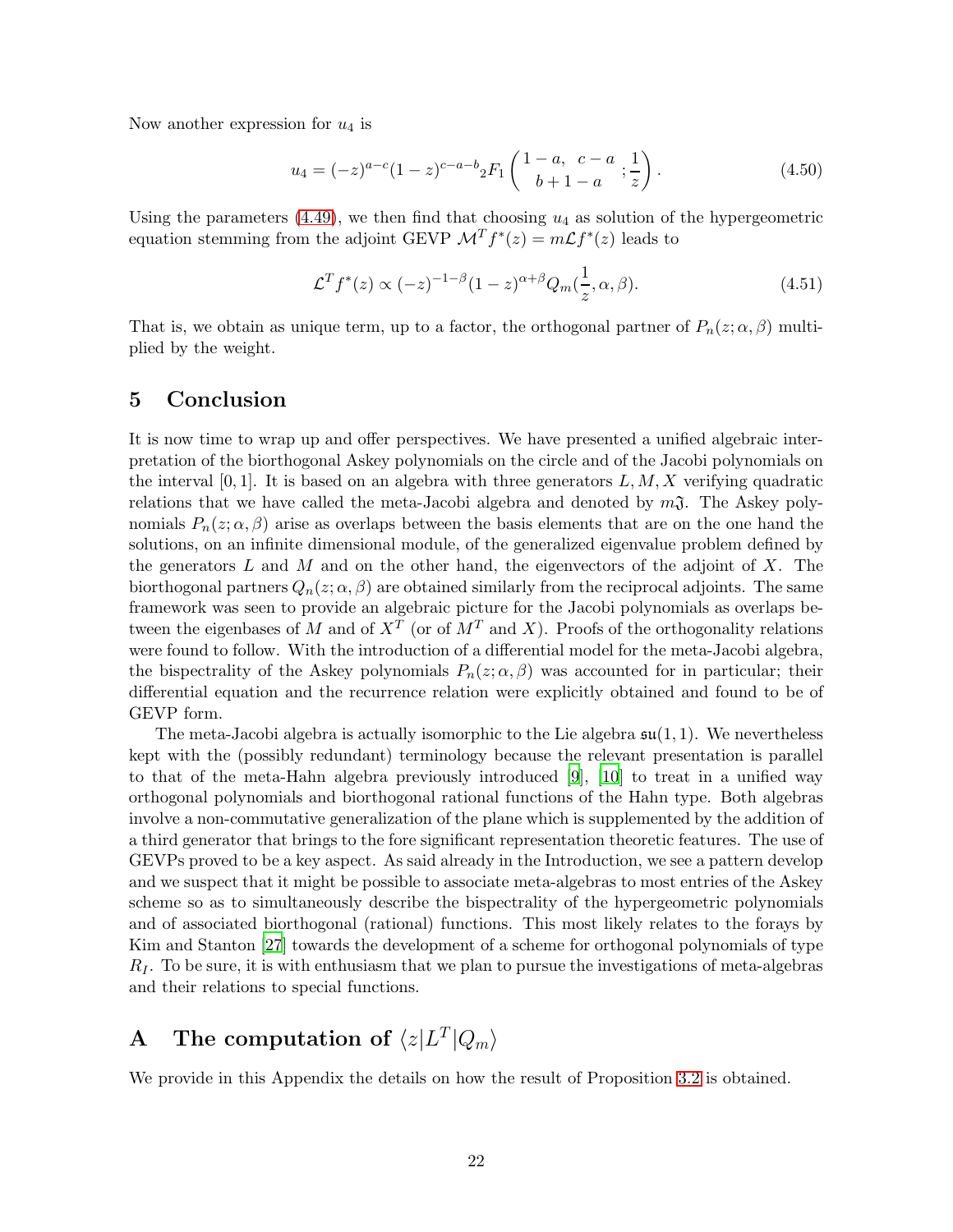Given the expression [\(3.56\)](#page-10-2) for  $\langle z|L^T|Q_m\rangle$ , we use the following linear relation between Kummer solutions of the hypergeometric equation [\[22](#page-27-9)](Sect 2.9, eq. (35)):

$$
{}_2F_1\binom{a, b}{c}; z = \frac{\Gamma(a+1-c)\Gamma(b+1-c)}{\Gamma(a+b+1-c)\Gamma(1-c)} {}_2F_1\binom{a, b}{a+b+1-c}; 1-z
$$
 (A.1)

$$
- \frac{\Gamma(a+1-c)\Gamma(b+1-c)\Gamma(c-1)}{\Gamma(a)\Gamma(b)\Gamma(1-c)} z^{1-c}(1-z)^{c-a-b} {}_2F_1\left(\begin{matrix}1-a, & 1-b \\ & 2-c\end{matrix};z\right).
$$

This yields

$$
{}_2F_1\left(\begin{array}{c}m+1, m+\alpha+\beta+1 \\ m+\alpha+1\end{array}; \frac{1}{1-z}\right) =
$$

$$
\frac{\Gamma(1-\alpha)\Gamma(\beta+1)}{\Gamma(m+\beta+2)\Gamma(-m-\alpha)} {}_{2}F_{1}\left(\begin{array}{c}m+1, \ m+\alpha+\beta+1 \\ m+\beta+2\end{array}; \frac{z}{z-1}\right) \tag{A.2}
$$

$$
\frac{\Gamma(1-\alpha)\Gamma(\beta+1)\Gamma(m+\alpha)}{m!\ \Gamma(m+\alpha+\beta+1)\Gamma(-m-\alpha)} \left(-z\right)^{-m-\beta-1} (1-z)^{2m+\alpha+\beta+1} \ {}_2F_1\left(\begin{array}{c} -m, \ -m-\alpha-\beta \\ 1-m-\alpha \end{array}; \frac{1}{1-z}\right)
$$

Now use [\[22](#page-27-9)] (Sect. 2.9 eqs. (1) & (4) and (9) & (11)):

$$
{}_2F_1\left(\begin{matrix}a, & c-b \\ c & z-1\end{matrix}\right) = (1-z)^a {}_2F_1\left(\begin{matrix}a, & b \\ c & z\end{matrix}\right) \tag{A.3}
$$

<span id="page-22-2"></span><span id="page-22-0"></span>.

and

$$
{}_2F_1\left(\begin{array}{c} a, \ c - b \\ a + 1 - b \end{array}; \frac{1}{1 - z}\right) = (1 - z)^a (-z)^{-a} {}_2F_1\left(\begin{array}{c} a, \ a + 1 - c \\ a + 1 - b \end{array}; \frac{1}{z}\right) \tag{A.4}
$$

to reexpress the two  ${}_2F_1$ 's on the right hand side of [\(A.2\)](#page-22-2) as functions of z and  $\frac{1}{z}$  respec-tively. Recalling then the definition [\(1.2\)](#page-0-1) of the biorthogonal partner  $Q_m(z, \alpha, \beta)$  of the Askey polynomials, one arrives at [\(3.57\)](#page-11-0) with the help of the relation

<span id="page-22-4"></span>
$$
\Gamma(-m-\alpha)\Gamma(m+\alpha+1) = (-1)^{m+1}\Gamma(\alpha)\Gamma(1-\alpha)
$$
\n(A.5)

which is a consequence of the identity

<span id="page-22-3"></span>
$$
\Gamma(x)\Gamma(1-x) = \frac{\pi}{\sin \pi x}.\tag{A.6}
$$

# <span id="page-22-1"></span>**B** The determination of  $\langle z|\widetilde{J_n}\rangle$

Details on how formula [\(3.77\)](#page-13-0) for  $\langle z|J_m\rangle$  is obtained are given here. We need to transform the  ${}_2F_1$  that occurs in the expression [\(3.76\)](#page-13-3) of this overlap. First we use the following relation between three solutions of the hypergeometric equation [\[22\]](#page-27-9) (Sect 2.9, eq. (34)):

$$
{}_2F_1\binom{a, b}{c}; z = \frac{\Gamma(c)\Gamma(b-a)}{\Gamma(c-a)\Gamma(b)}(-z)^{-a} {}_2F_1\binom{a, a+1-c}{a+1-b}; \frac{1}{z}
$$
(B.1)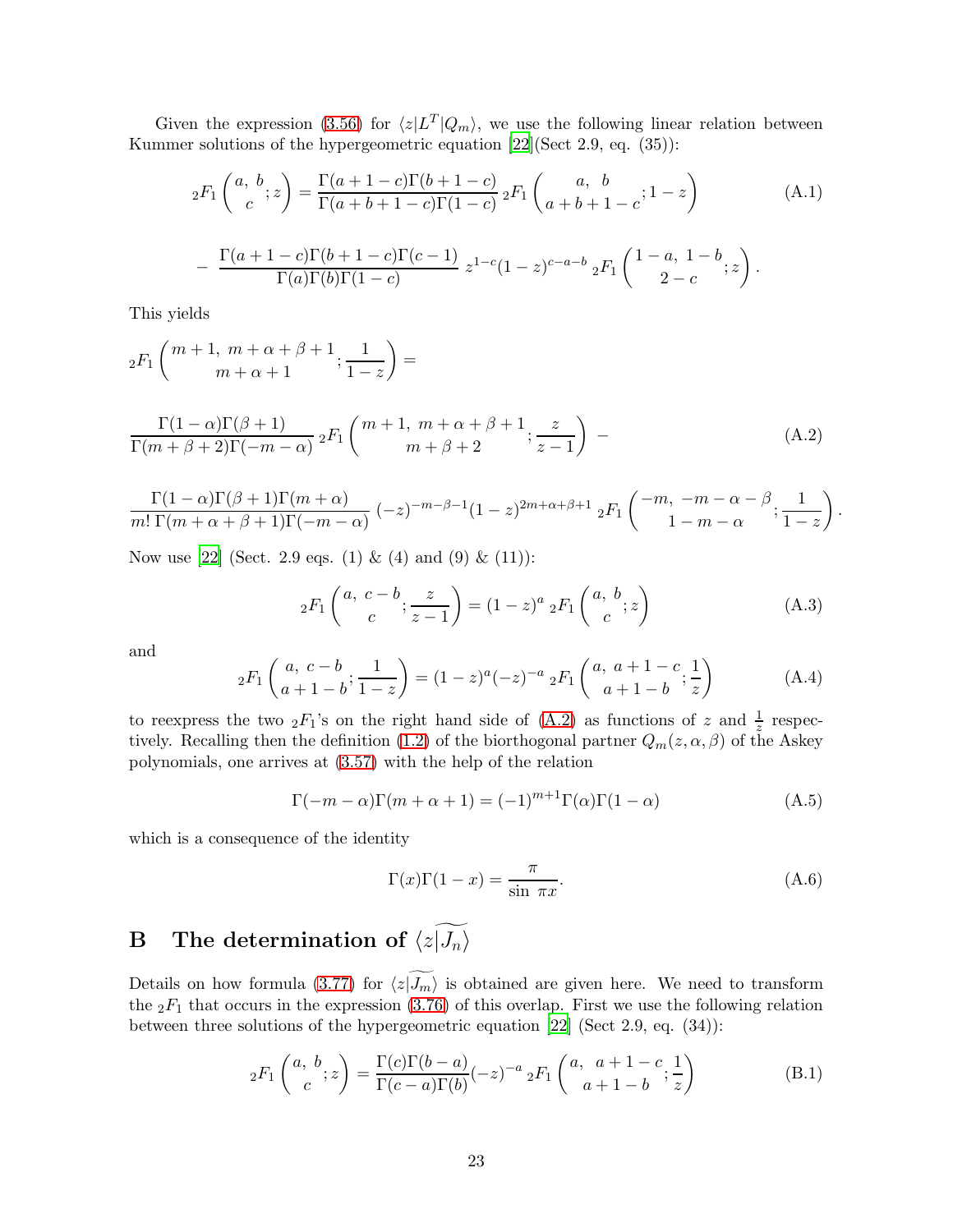<span id="page-23-0"></span>+ 
$$
\frac{\Gamma(c)\Gamma(a-b)}{\Gamma(c-b)\Gamma(a)}
$$
  $(-z)^{a-c}(1-z)^{c-a-b} {}_{2}F_{1}\left(\begin{array}{cc}1-a, & c-a \\ b+1-a\end{array};\frac{1}{z}\right).$ 

From this identity we find:

$$
{}_{2}F_{1}\left(\begin{array}{c}m+1, m+\alpha+\beta+1; \frac{1}{1-z}\end{array}\right) = (z-1)^{m+1}
$$
  
\n
$$
\times \left[\frac{\Gamma(2m+\alpha+2)\Gamma(\alpha+\beta)}{\Gamma(m+\alpha+1)\Gamma(m+\alpha+\beta+1)} {}_{2}F_{1}\left(\begin{array}{c}m+1, -m-\alpha \\ 1-\alpha-\beta \end{array}; 1-z\right) + \Gamma(2m+\alpha+2)\Gamma(-\alpha-\beta) \right]_{\alpha=\beta}.
$$
 (B.2)

$$
\frac{\Gamma(2m+\alpha+2)\Gamma(-\alpha-\beta)}{m!\ \Gamma(m+1-\beta)}\ z^{-\beta}(z-1)^{\alpha+\beta} \ _2F_1\left(\begin{array}{c} -m, m+\alpha+1 \\ \alpha+\beta+1 \end{array}; 1-z\right)\Bigg].
$$

We now apply the relation  $(A.1)$  to convert each of the two  ${}_2F_1$ s on the right hand side of [\(B.2\)](#page-23-0) that are functions of  $(1-z)$  into combinations of  ${}_2F_1$ s that are functions of z. This leads to

$$
{}_2F_1\left(\begin{matrix}m+1, m+\alpha+\beta+1\\2m+\alpha+2\end{matrix}; \frac{1}{1-z}\right) =
$$

$$
\frac{\Gamma(2m+\alpha+2)\Gamma(\alpha+\beta)\Gamma(1-\alpha-\beta)\Gamma(-\beta)}{\Gamma(m+\alpha+1)\Gamma(m+\alpha+\beta+1)\Gamma(1+m-\beta)\Gamma(-m-\alpha-\beta)}(z-1)^{m+1} {}_{2}F_{1}\left(\begin{matrix}m+1, \ -m-\alpha \\ 1+\beta\end{matrix};z\right)
$$

+
$$
\left[(-1)^{(\alpha+\beta)} \frac{\Gamma(2m+\alpha+2)\Gamma(\alpha+\beta)\Gamma(1-\alpha-\beta)\Gamma(\beta)}{m!\ \Gamma(m+\alpha+1)\Gamma(-m-\alpha)\Gamma(m+\alpha+\beta+1)}\right]
$$
(B.3)

+ 
$$
\frac{\Gamma(2m+\alpha+2)\Gamma(-\alpha-\beta)\Gamma(\alpha+\beta+1)\Gamma(\beta)}{m!\ \Gamma(m+1-\beta)\Gamma(-m+\beta)\Gamma(m+\alpha+\beta+1)} z^{-\beta} (z-1)^{m+1+\alpha+\beta} {}_{2}F_{1}\left({-m, m+\alpha+1 \atop 1-\beta}; z\right).
$$

Simplifications are carried out through repeated use of the identity [\(A.6\)](#page-22-3) and various implications such as [\(A.5\)](#page-22-4) and by observing that

$$
\frac{1}{\sin \pi(\alpha+\beta)} \left( (-1)^{\alpha+\beta} \sin \pi\alpha + \sin \pi\beta \right)
$$
  
= 
$$
\frac{e^{i\pi\alpha}}{\sin \pi(\alpha+\beta)} \left( e^{i\pi\beta} \sin \pi\alpha + e^{-i\pi\alpha} \sin \pi\beta \right) = e^{i\pi\alpha} = (-1)^{\alpha}.
$$
 (B.4)

One finally obtains

$$
{}_{2}F_{1}\left(\begin{array}{c}m+1, m+\alpha+\beta+1; \frac{1}{1-z}\end{array}\right) = (1-z)^{m+1}
$$

$$
\times \left[\frac{\Gamma(2m+\alpha+2)\Gamma(-\beta)}{\Gamma(m+\alpha+1)\Gamma(m-\beta+1)} {}_{2}F_{1}\left(\begin{array}{c}m+1, -m-\alpha; \ k+1+\beta\end{array}\right) + \right]
$$
(B.5)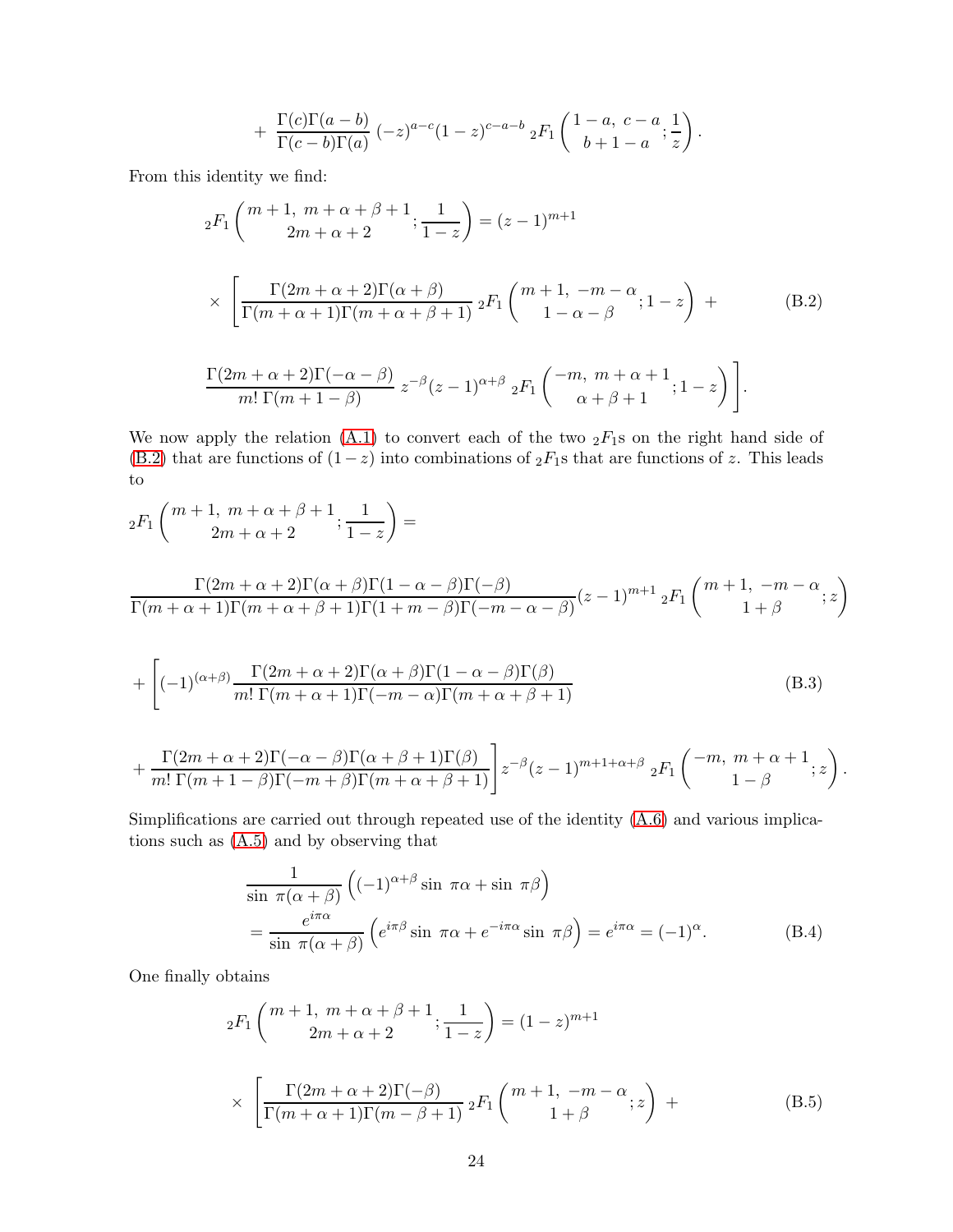$$
\frac{\Gamma(2m+\alpha+2)\Gamma(\beta)}{m!\ \Gamma(m+\alpha+\beta+1)}(-z)^{-\beta}(1-z)^{\alpha+\beta}\ {}_2F_1\left(\begin{matrix} -m,\ m+\alpha+1\ 1-\beta\ \end{matrix};z\right)\Bigg]
$$

<span id="page-24-0"></span>which readily gives [\(3.77\)](#page-13-0).

## C Negative indices

In the main part of the paper, it sufficed for the purpose of interpreting the Askey polynomials and their biorthogonal partners to focus on GEVP and EVP solutions with non-negative (integer) eigenvalues. For completeness we briefly indicate in this appendix how the situations with negative integers can be treated and seen to lead to redundant information.

#### C.1

Consider equation [\(3.32\)](#page-8-0) and assume that  $n < 0$ . Let

<span id="page-24-1"></span>
$$
n = -s - 1, \qquad s = 0, 1, \dots \tag{C.1}
$$

In this case the recursion relation still implies  $d_n(k) = 0$  for  $k > n$  but no longer bounds k from below. Write  $k$  in the form

<span id="page-24-2"></span>
$$
k = -s - 1 - l, \t l = 0, 1, \dots \t (C.2)
$$

Upon substituting [\(C.1\)](#page-24-1) and [\(C.2\)](#page-24-2) and taking  $d_n(k) \equiv \tilde{d}_s(s+l)$ , equation [\(3.32\)](#page-8-0) becomes

$$
(s+l)(l + s - \alpha - \beta)\tilde{d}_s(s + l - 1) + l(l + s - \alpha)\tilde{d}_s(s + l) = 0.
$$
 (C.3)

We observe that this last relation coincide with the condition  $(3.36)$  that had been obtained from the adjoint GEVP with a positive eigenvalue under the substitutions

$$
m \to s
$$
,  $\alpha \to -\alpha - 1$ ,  $\beta \to -\beta + 1$ ,  $d_m^*(m + l) \to \tilde{d}_s(s + l)$ . (C.4)

Hence,

$$
d_n(k) = d_{-s-1}(-s-1-l) = (-1)^l \frac{(s+1)_l(s-\alpha-\beta+1)_l}{l!(s-\alpha+1)_l} d_n(n), \qquad s, l = 0, 1, 2, \dots \quad \text{(C.5)}
$$

## C.2

Examine now equation [\(3.36\)](#page-8-1) when  $m < 0$ . Set  $m = -s - 1$ ,  $s = 0, 1, \ldots$  In this case the recursion equation implies that  $d_m^*(k) = 0$  for  $k < m$  and also truncates at  $k = 0$ . The non-zero values of  $d_n^*(k)$  therefore only occur for

$$
k = -l - 1, \t l = 0, \dots s.
$$
 (C.6)

Incorporating the above redefinitions in [\(3.36\)](#page-8-1) and taking  $d_m^*(k) = d_{-s-1}^*(-l-1) \equiv \tilde{d}_m^*(l)$  we get

$$
(l+1)(l-\alpha-\beta+1)\tilde{d}_m^*(l+1) + (l-s)(l-\alpha)\tilde{d}_m^*(l) = 0
$$
 (C.7)

and see that this equation can be retrieved from [\(3.32\)](#page-8-0) under the substitutions

 $n \to m, \quad \alpha \to -\alpha - 1, \quad \beta \to -\beta - 1, \quad d_n(k) \to \tilde{d}_m^*(l).$  (C.8)

It follows that for negative m

$$
d_m^*(k) = d_{-s-1}^*(-l-1) = (-1)^l \frac{(-s)_l (-\alpha)_l}{l! (-\alpha - \beta + 1)_l} d_n^*(-1), \qquad l = 0, \dots s.
$$
 (C.9)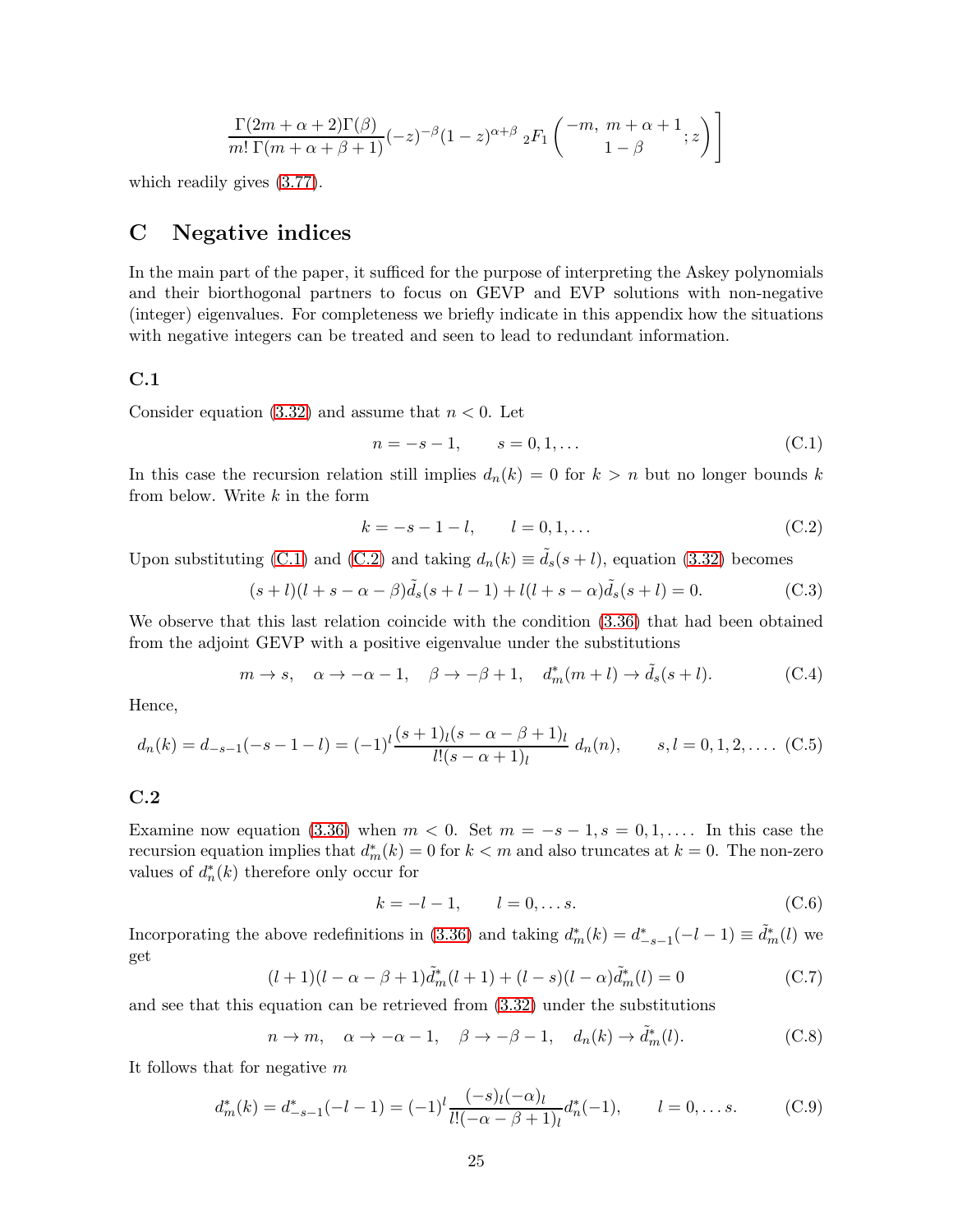#### C.3

We may check the orthogonality of  $|P_n\rangle$  and  $L^T|Q_m\rangle$ ,  $m \neq n$ , for various possibilities regarding the sign of the indices  $m$  and  $n$ . In summary, the summation ranges are as follows:

• For  $n \geq 0, m \geq 0$ 

$$
|P_n\rangle = \sum_{k=0}^{n} d_n(k) |\tau, k\rangle, \qquad (C.10)
$$

$$
|Q_m\rangle = \sum_{k=m}^{\infty} d_m(k) |\tau, k\rangle; \tag{C.11}
$$

• For  $n < 0, m < 0$ 

$$
|P_n\rangle = \sum_{k=-\infty}^{n} d_n(k) |\tau, k\rangle, \tag{C.12}
$$

$$
|Q_m\rangle = \sum_{k=m}^{-1} d_m(k) |\tau, k\rangle.
$$
 (C.13)

It is manifest that the orthogonality prevails when one index is non-negative and the other is negative. When the two indices are negative, the proof of orthogonality follows the one given for two non-negative indices since as we observed the change of signs basically flips the coefficients  $d$  and  $d^*$ .

#### C.4

Regarding the special functions, in light of this exchange of the expansion coefficients, the roles of  $|P_n\rangle$  and of  $L^T|Q_m\rangle$  are inverted when the indices are negative. For instance, we have

$$
|Q_{-s-1}\rangle = \sum_{l=0}^{s} (-1)^l \frac{(-s)_l (-\alpha)_l}{l! (-\alpha - \beta + 1)_l} |\tau, -l - 1\rangle.
$$
 (C.14)

The overlap of  $L^T|Q_{-s-1}\rangle$  with the state  $|z\rangle$  given in [\(3.20\)](#page-6-4) is then found to be

$$
\langle z|L^T|Q_{-s-1}\rangle = \alpha d_{-s-1}(-1)(z-1)^{\tilde{a}-1} {}_{2}F_{1}\left(\begin{matrix} -s, & 1-\alpha \\ 1-\alpha-\beta \end{matrix}; 1-z\right). \tag{C.15}
$$

Owing again to [\(3.53\)](#page-10-1), we see that the Askey polynomials arise in this case in the overlap  $\langle z|L^T|Q_{-s-1}\rangle$  with a change of parameters.

#### C.5

Things can be seen to proceed similarly in the treatment of the Jacobi polynomials if negative indices are considered.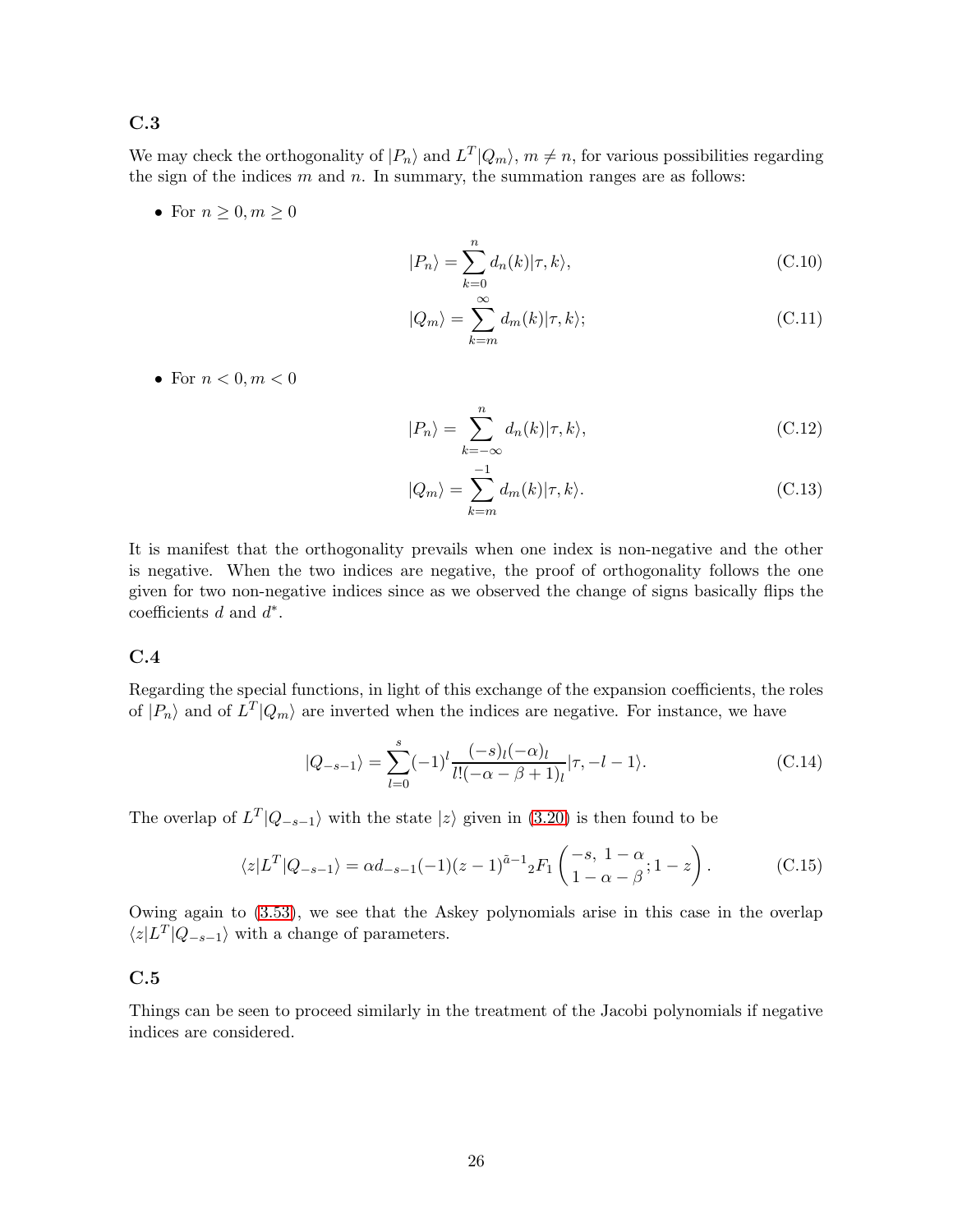## Acknowledgments

The authors are grateful to Tom Koornwinder for correspondence and bringing some references to their attention. They have much appreciated Erik Koelink's comments on the manuscript and are thankful to Julien Gaboriaud for kind assistance. The work of LV is supported in part by a Discovery Grant from the Natural Sciences and Engineering Research Council (NSERC) of Canada. AZ who is funded by the National Foundation of China (Grant No.11771015) gratefully acknowledges the hospitality of the CRM over an extended period and the award of a Simons CRM professorship..

## References

- <span id="page-26-0"></span>[1] R. Askey. Discussion of Szegö's paper "Beiträge zur Theorie der Toeplitzschen Formen". Gabor Szegö. Collected works, 1:303-305, 1982.
- <span id="page-26-1"></span>[2] R. Askey. Some problems about special functions and computations. Rend. Sem. Mat. Univ. Politec. Torino, pages 1–22, 1985.
- <span id="page-26-2"></span>[3] E. Hendriksen and H. van Rossum. Orthogonal Laurent polynomials. In Indagationes Mathematicae (Proceedings), volume 89, pages 17–36. Elsevier, 1986.
- <span id="page-26-3"></span>[4] G. Greiner and T. H. Koornwinder. Variations on the Heisenberg spherical harmonics. Stichting Mathematisch Centrum. Zuivere Wiskunde, (ZW 186/83), 1983.
- <span id="page-26-4"></span>[5] L.-C. Shen. Orthogonal polynomials on the unit circle associated with the Laguerre polynomials. Proceedings of the American Mathematical Society, 129(3):873–879, 2001.
- <span id="page-26-5"></span>[6] N. M. Temme. Uniform asymptotic expansion for a class of polynomials biorthogonal on the unit circle. Constructive Approximation, 2(1):369–376, 1986.
- <span id="page-26-6"></span>[7] J. Borrego-Morell and F. R. Rafaeli. On a class of biorthogonal polynomials on the unit circle. Journal of Mathematical Analysis and Applications, 438(1):465–473, 2016.
- <span id="page-26-7"></span>[8] V. Genest, M. Ismail, L. Vinet, and A. Zhedanov. Tridiagonalization of the hypergeometric operator and the Racah–Wilson algebra. Proceedings of the American Mathematical Society, 144(10):4441-4454, 2016.
- <span id="page-26-8"></span>[9] S. Tsujimoto, L. Vinet, and A. Zhedanov. An algebraic description of the bispectrality of the biorthogonal rational functions of Hahn type. Proceedings of the American Mathematical Society, 149(2):715–728, 2021.
- <span id="page-26-9"></span>[10] L. Vinet and A. Zhedanov. A unified algebraic underpinning for the Hahn polynomials and rational functions. Journal of Mathematical Analysis and Applications, page 124863, 2020.
- <span id="page-26-10"></span>[11] W. Koepf and M. Masjed-Jamei. Two classes of special functions using Fourier transforms of some finite classes of classical orthogonal polynomials. Proceedings of the American Mathematical Society, 135(11):3599–3606, 2007.
- <span id="page-26-11"></span>[12] M. Masjed-Jamei and W. Koepf. Two classes of special functions using Fourier transforms of generalized ultraspherical and generalized Hermite polynomials. Proceedings of the American Mathematical Society, 140(6):2053–2063, 2012.